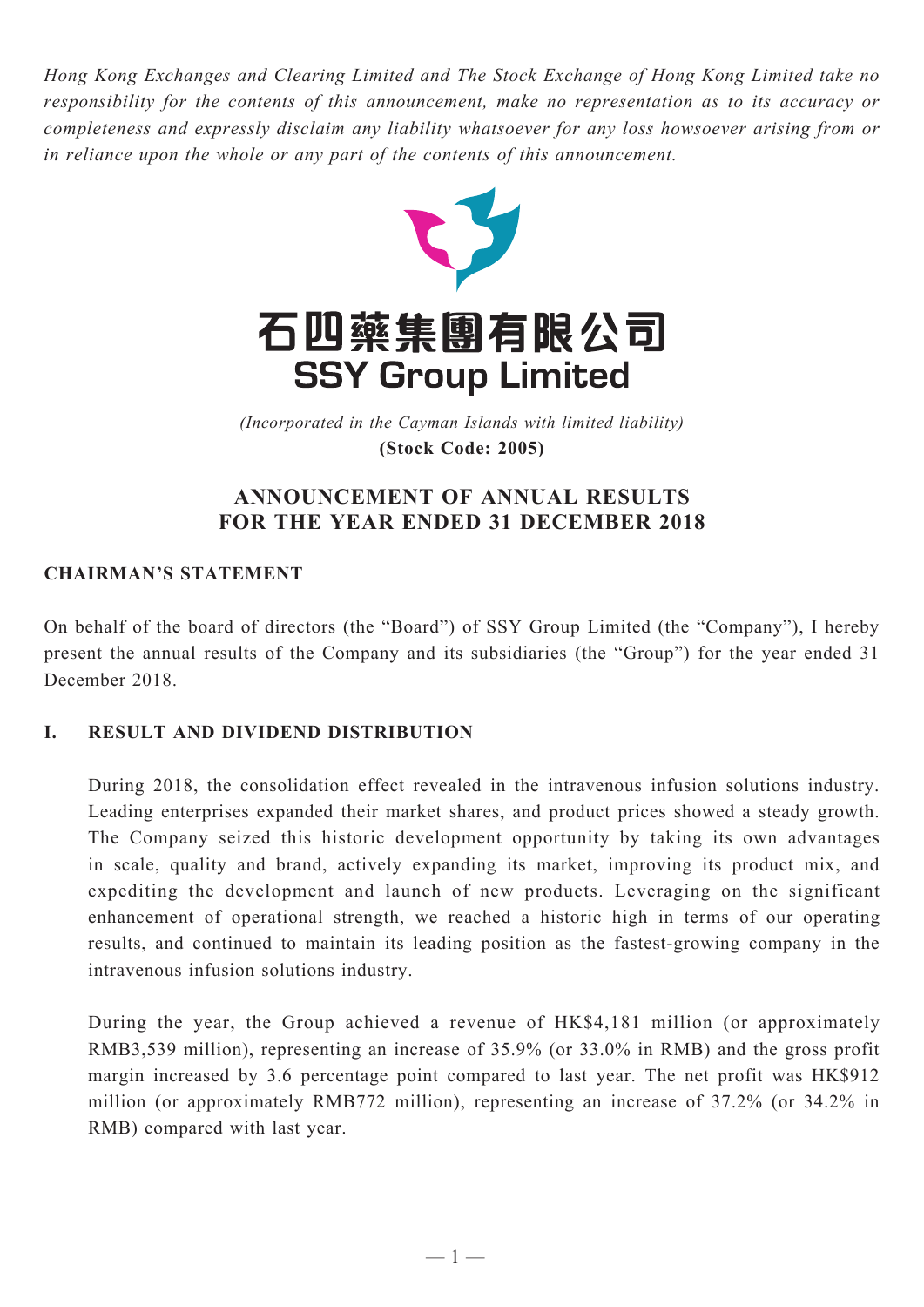The Board resolved to pay a final dividend of HK\$0.05 per share on 27 May 2019 to the shareholders named in the register of members of the Company on 14 May 2019, which represented an increase of 25% compared to last year. The total amount to be distributed for the year is HK\$271 million, representing an increase of 31.7% compared with last year.

### **II. BUSINESS REVIEW**

## **Revenue**

For the year ended 31 December 2018, the revenue of the Group amounted to approximately HK\$4,180,788,000, representing an increase of 35.9% as compared to HK\$3,076,369,000 in last year. A breakdown of the revenue of the Group for the year ended 31 December 2018 is set out as follows:

|                   |                                           | 2018            |            | 2017            |            |          |  |
|-------------------|-------------------------------------------|-----------------|------------|-----------------|------------|----------|--|
|                   |                                           | Percentage      |            |                 | Percentage |          |  |
|                   |                                           | <b>Sales</b>    | of sales   | Sales           | of sales   | Increase |  |
|                   |                                           | <b>HK\$'000</b> | %          | <b>HK\$'000</b> | $\%$       | $\%$     |  |
|                   | Intravenous infusion solution             |                 |            |                 |            |          |  |
| and others        |                                           | 4,026,403       | 96.3       | 2,943,560       | 95.7       | 36.8     |  |
| (Including:       | Non-PVC soft bag $\&$<br>upright soft bag |                 |            |                 |            |          |  |
|                   | infusion solution                         | 2,412,761       | 57.7       | 1,873,669       | 60.9       | 28.8     |  |
|                   | PP plastic bottle                         |                 |            |                 |            |          |  |
|                   | infusion solution                         | 814,391         | 19.5       | 589,999         | 19.2       | 38.0     |  |
|                   | Glass bottle infusion                     |                 |            |                 |            |          |  |
|                   | solution                                  | 468,655         | 11.2       | 320,767         | 10.4       | 46.1     |  |
|                   | Others)                                   | 330,596         | 7.9        | 159,125         | 5.2        | 107.8    |  |
|                   |                                           |                 |            |                 |            |          |  |
| Medical materials |                                           | 154,385         | 3.7        | 132,809         | 4.3        | 16.2     |  |
| Total             |                                           | 4,180,788       | <b>100</b> | 3,076,369       | 100        | 35.9     |  |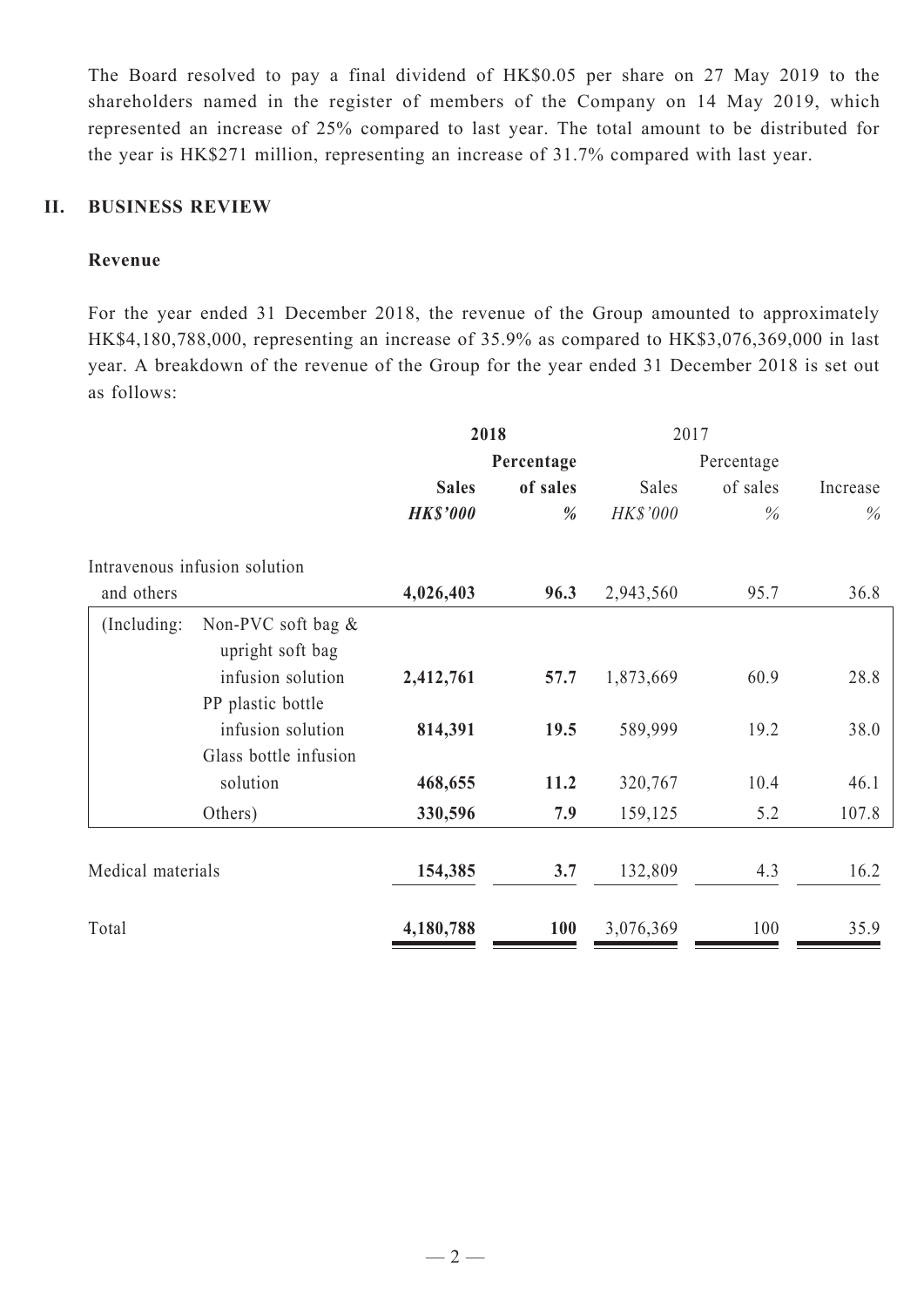## **(1) Sales of Products**

During the year, the Company put a greater effort into business development, coordinating the development of end market. The Company also attracted sales and marketing professionals to strengthen its after-sales services and its market share. The Company further achieved steady development in its national market development. The number of major provincial markets with annual sales exceeding RMB100 million further increased to 14 from 10 last year with a significant increase in market penetration, laying a market foundation for the Company's future expansion of its new products.

Production and sales of intravenous infusion solutions, the Company's leading products, were thriving. During the year, the sales volume reached 1,460 million bottles/bags, representing an increase of 12.5% compared to the corresponding period of last year, in particular, upright soft bags achieved the most significant growth, which represented a year-on-year increase of 29.9%. With the introduction of new therapeutic infusion solution products into the market, the proportion of sales of therapeutic infusion solutions began to rise rapidly. The expansion in the sales of therapeutic infusion solutions has become the main driver for the improvement of the Company's product mix.

In addition to maintaining sustained growth in the domestic market, the Group also steadily accelerated its international business. During the year, foreign trade sales amounted to RMB114 million, representing an increase of 20.7%.

Production and sales volume of small liquid injections products in ampoule started to increase rapidly. In 2018, the sales exceeded RMB100 million for the first time, representing a year-on-year increase of 7.5 times. With more production approvals obtained, the key issue restricting the utilization rate of production lines of small liquid injections ampoule are gradually being resolved. In near future, production of small liquid injections in ampoule will be realized on a large scale, and become one of the new growth points of the Company's results.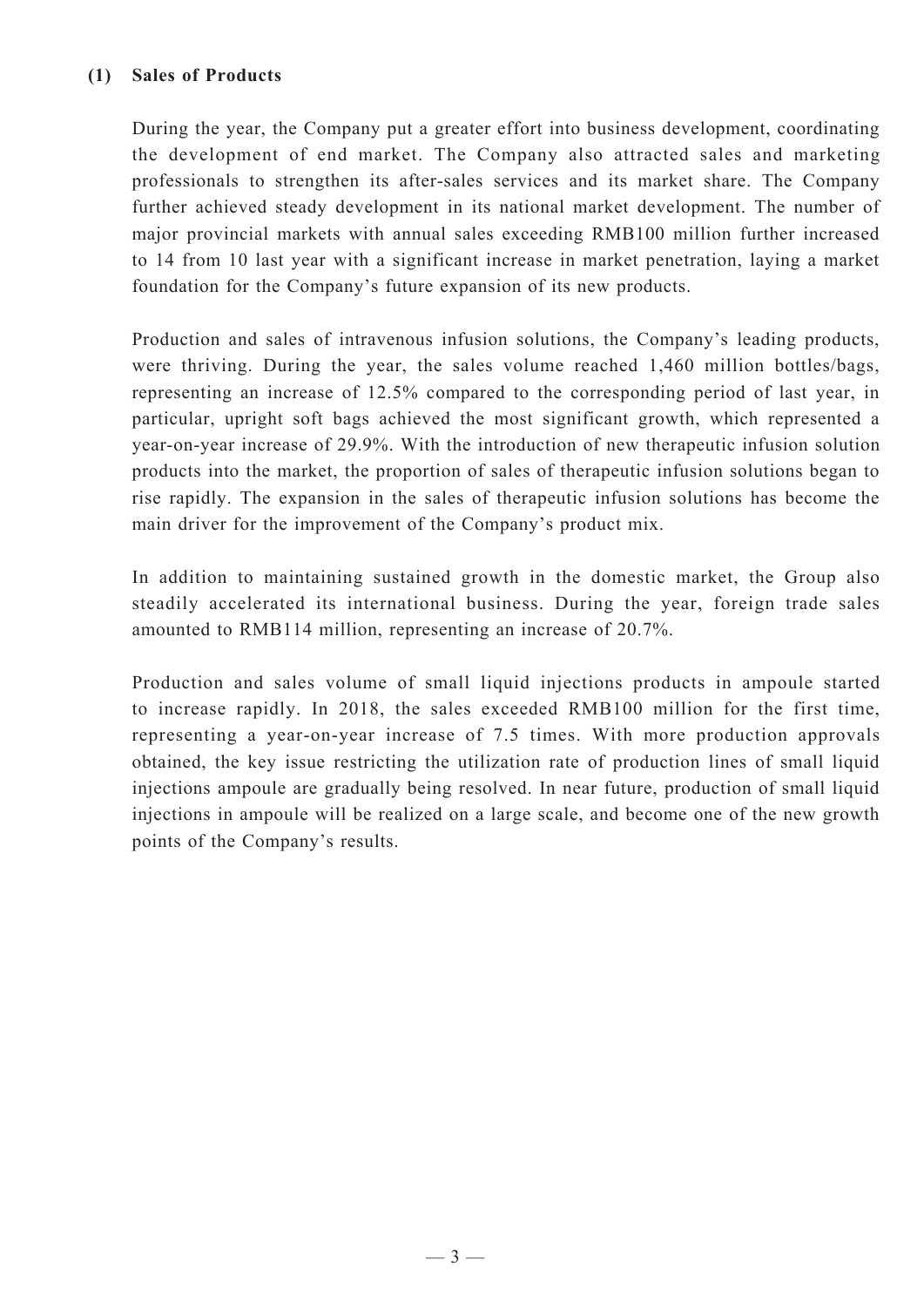### **(2) Research and Development of New Products**

Technological innovation capabilities have been further enhanced, gradually establishing a comprehensive, scientific and clear technological innovation system. In 2018, the Company was successively recognized by the National Development and Reform Commission and other ministries/commissions as the National Enterprise Technology Centre and by the Ministry of Industry and Information Technology and the Ministry of Finance as the National Technology Innovation Enterprise. The Company's national-level innovation platforms marked its excellent capability and level of technological innovation which allowed it to successfully be part of the "national team".

There has been continuous achievements from new innovations. During the year, a total of 48 registrations were completed, among which there were 4 registrations for type 4 new generic drugs and one registration for type 2 new drug; the Company was granted approval for generic drug production and registration for a total of 15 drugs, among which Moxifloxacin Hydrochloride and Sodium Chloride Injection, the first new antibiotic product approved in China for use in soft bag packaging, was included in the China National Essential Drug List and will quickly become a leading product for the growth of the Company's business performance. In addition, Hemofiltration Solution and Hemofiltration Basic Replacement Fluid, being the second in China approved for hemodialysis, will be two crucial products for the Company to enter the hemofiltration market with plenty of room for market growth. Balanced Salt Solution (Irrigating) was used in ophthalmic operations for irrigating and rinsing, and was the first generic product in the domestic market. The 4 liquid injection products in polypropylene ampoule for small-volume intravenous infusion, including Ambroxol, potassium chloride and sodium chloride further enriched the Company's product lines in polypropylene ampoule packaging.

#### **(3) Development of Projects**

To satisfy the market demand, the Company constructed the new production line for surgical soft bag intravenous infusion solution in sterile package, and obtained the GMP certification to commence operation during the year. The production line dedicated for large-volume (2,000ml to 4,000ml) soft bag infusion is under construction, and is expected to be ready for production in May 2019. By speeding up the construction of pharmaceutical research & development platform and support projects for pilot-run and industrialized production, they will be ready to use in year 2019.

For the bulk pharmaceuticals project under Hebei Guangxiang Pharmaceutical Co., Ltd., the construction of phase one of the project has been smooth. The project focuses on the production of chemical bulk pharmaceuticals such as caffeine. The overall construction progress of the project has entered the final stage, and the project is expected to be ready for trial run in April 2019.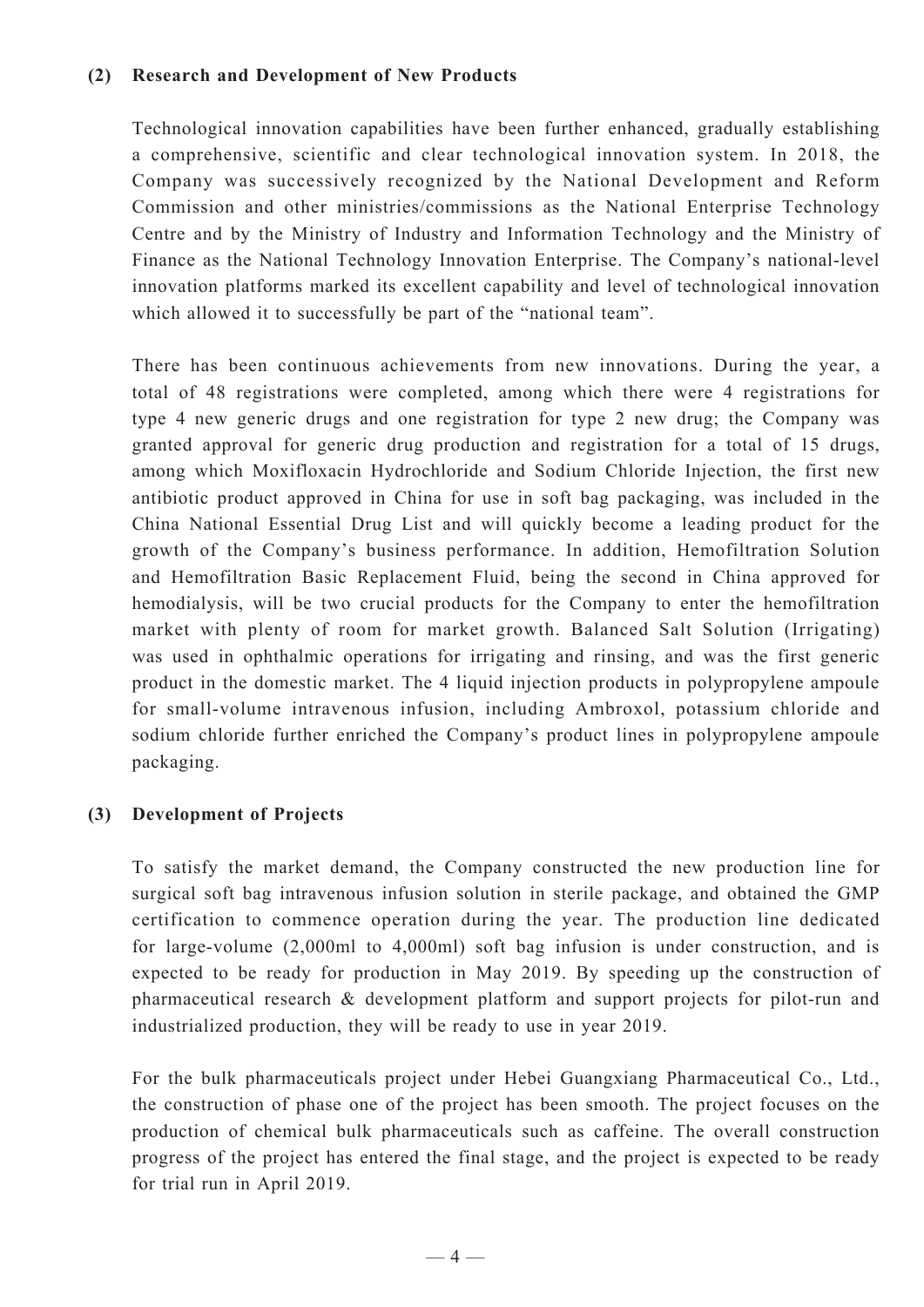### **III. PROSPECTS FOR DEVELOPMENT**

Looking ahead for year 2019, under the immensely complex economic conditions in China and numerous potential adverse factors, the overall performance of pharmaceutical industry may be affected by uncertainties in relation to more policy changes brought by "4+7" centralized procurement. In terms of intravenous infusion solution industry, upon industry consolidation, it is expected the environment in which stronger side always enjoys superiority remains unchanged, which fosters the development of leading enterprises. The Company will exert all efforts to capture the historic growth opportunity by expanding its market share, improving its product mix, boosting the sales of approved new products and raising the proportions of the therapeutic infusion solutions in production and sales. These help strengthening the Company's leading position in the intravenous infusion solutions industry.

Sales for new therapeutic products such as Moxifloxacin Hydrochloride Sodium Chloride Injection, Sodium Acetate Ringer and Ambroxol in upright soft bags will be realized on a large scale. The production and sales of new products are targeted to achieve robust development in year 2019 by developing the sales scale of these therapeutic infusion products to reach the level of RMB100 million, and become the main driving force for the growth of the Company's result.

The annual sales target of intravenous infusion solutions is more than 1,600 million bottles/ bags. We will further enhance the production efficiency, and exhaust every means to meet the needs under market expansion.

Regarding the research and development of new products, the Company will adhere to the new products development idea of "combining generic drugs and innovative drugs" with injection as the basis, reinforcing the Company's technological and product advantages in the intravenous infusion solutions industry of China. Besides, we will comprehensively promote the development of the new products for therapeutic injections, and focus on various fields including treatment of chronic diseases and circulatory systems, emergency anesthesia therapy, antipyretic and analgesic therapy, as well as the new anti-infective therapy. We expect to obtain approximately 11 production approvals for injection this year.

The Group intends to gradually create a product series of high-end anti-infective intravenous infusion solutions focusing on Moxifloxacin Hydrochloride Sodium Chloride Injection and Levornidazole and Sodium Chloride Injection (type 2.1 innovative drug in China awaiting approval), and create a product series in the respiratory field including Bromhexine Hydrochloride Injection, Ambroxol Hydrochloride products and Doxofylline for Injection. Hemodialysis and peritoneal product series will form the Company's product portfolio in the field of kidney disease and dialysis. Meanwhile, to seize high-end market, we will further optimize the product line of polypropylene plastic ampoules. Through developing new microspheres, Liposomal High-end Injection, Lyophilized Powder Injection, Dual-chamber Bag, Multi-chamber Bag and Aseptic Filling Injection, the Company gradually establishes its leading position in injections in terms of high-end drug delivery system and innovative packaging form.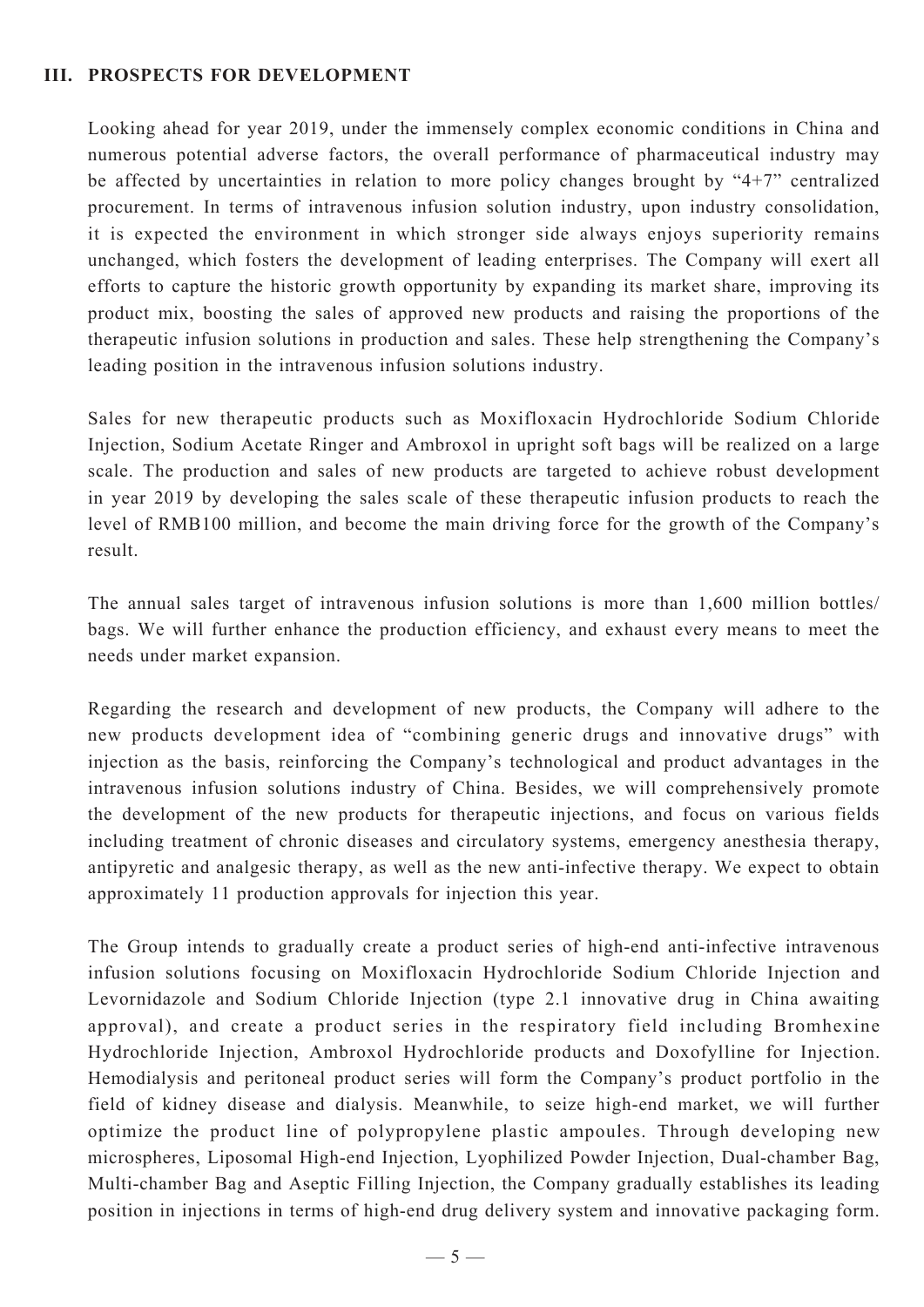We will continue to conduct various bulk pharmaceuticals and oral preparations projects, which include AND-9 innovative drug under type 1 chemical drug and Miriplatin innovative drug under type 2 chemical drug. We will complete the registration for the study on terbutaline spray and explore the market in the area of new respiratory formulations. Meanwhile, we will complete the development for registration of the WHO recommended oral rehydration salts III for children, and gradually entered the children's oral medication market. We will also put strenuous efforts in the development of innovative drugs which are not yet meeting clinical criteria, in order to create the third growth pole for the Company's oral preparations.

The target for the pharmaceutical project under Hebei Guangxiang Pharmaceutical Co. Ltd. is to obtain the GMP certification within the first half of 2019 and start production in the second half of the year. During the year, the mass production of bulk pharmaceuticals including caffeine, theophylline, aminophylline, metronidazole and nifedipine will be achieved with all technical financial indicators meeting the expected levels. Meanwhile, the submission of certification materials for the FDA of the United States will be completed within the year, to make preparation of development into the international market.

We are full of confidence on the future development of the Company. Leveraging on the competitive edges on our scale, quality and lean management in the industry, our leading position in the industry of intravenous infusion solution products will be further strengthened despite strong market competition. We are committed to bringing satisfactory return to our investors.

I would like to take this opportunity to express our gratitude to our investors and all staff of the Group for their support to the development of the Company.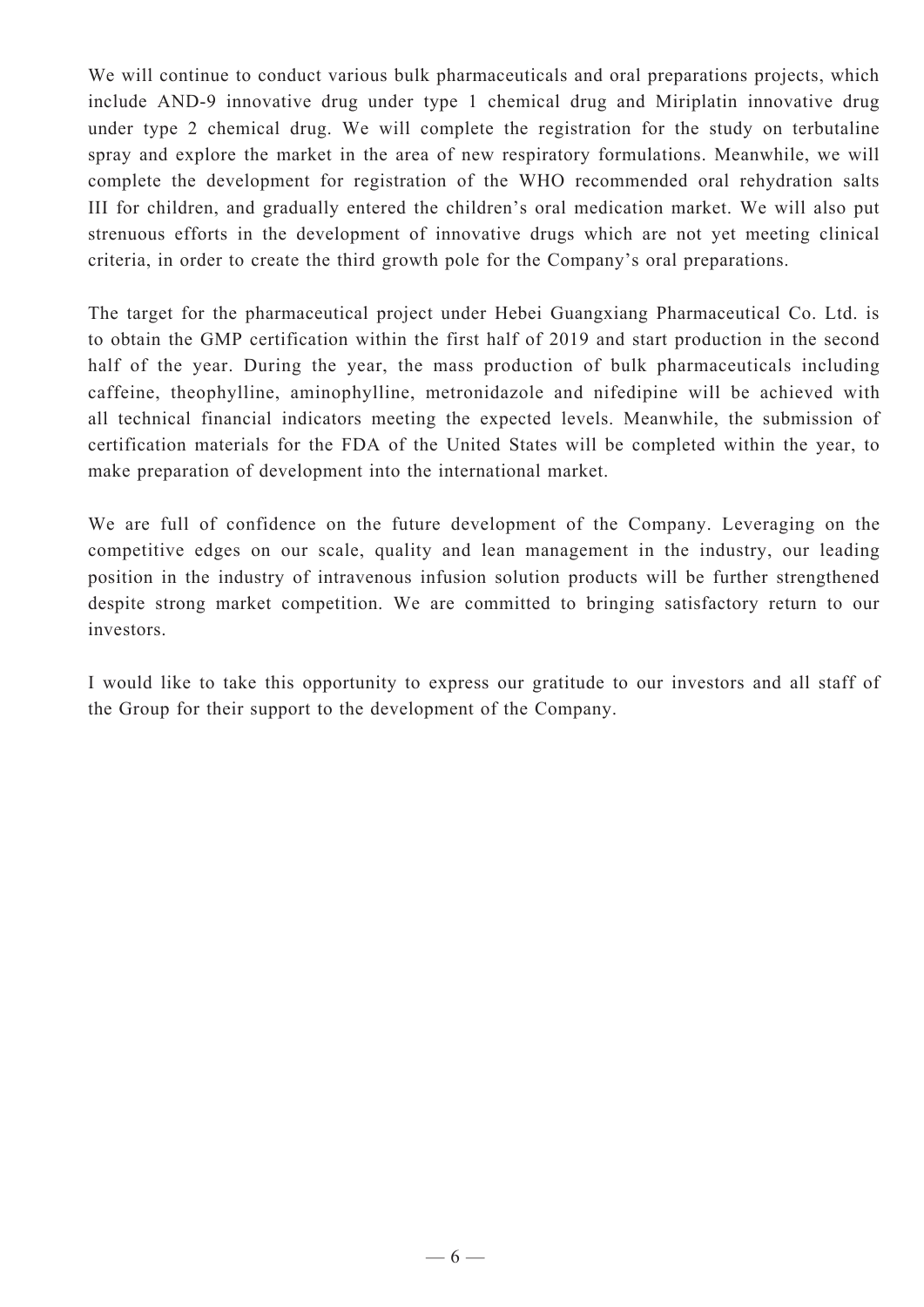# **Consolidated statement of profit or loss and other comprehensive income**

*For the year ended 31 December 2018 (Expressed in Hong Kong dollars)*

|                                                                                                                      |                | 2018            | 2017        |
|----------------------------------------------------------------------------------------------------------------------|----------------|-----------------|-------------|
|                                                                                                                      | <b>Note</b>    | <b>HK\$'000</b> | HK\$'000    |
| Revenue                                                                                                              | $\mathfrak{Z}$ | 4,180,788       | 3,076,369   |
| Cost of sales                                                                                                        |                | (1,574,415)     | (1,269,181) |
| Gross profit                                                                                                         |                | 2,606,373       | 1,807,188   |
| Other income                                                                                                         |                | 73,389          | 6,397       |
| Selling and distribution costs                                                                                       |                | (1,230,047)     | (656,089)   |
| General and administrative expenses                                                                                  |                | (336, 260)      | (306, 195)  |
| <b>Profit from operations</b>                                                                                        |                | 1,113,455       | 851,301     |
| Finance income                                                                                                       |                | 16,657          | 3,430       |
| Finance costs                                                                                                        |                | (50, 969)       | (57, 356)   |
| Finance costs — net                                                                                                  | 4(a)           | (34, 312)       | (53, 926)   |
| Profit before taxation                                                                                               | $\overline{A}$ | 1,079,143       | 797,375     |
| Income tax                                                                                                           | $\mathfrak{H}$ | (164, 524)      | (133, 649)  |
| Profit for the year                                                                                                  |                | 914,619         | 663,726     |
| Other comprehensive income for the year, net of nil tax                                                              |                |                 |             |
| Item that may be reclassified subsequently to profit or loss:<br>Exchange differences on translation to presentation |                |                 |             |
| currency                                                                                                             |                | (240, 679)      | 262,707     |
| Other comprehensive income for the year                                                                              |                | (240, 679)      | 262,707     |
| Total comprehensive income for the year                                                                              |                | 673,940         | 926,433     |
|                                                                                                                      |                |                 |             |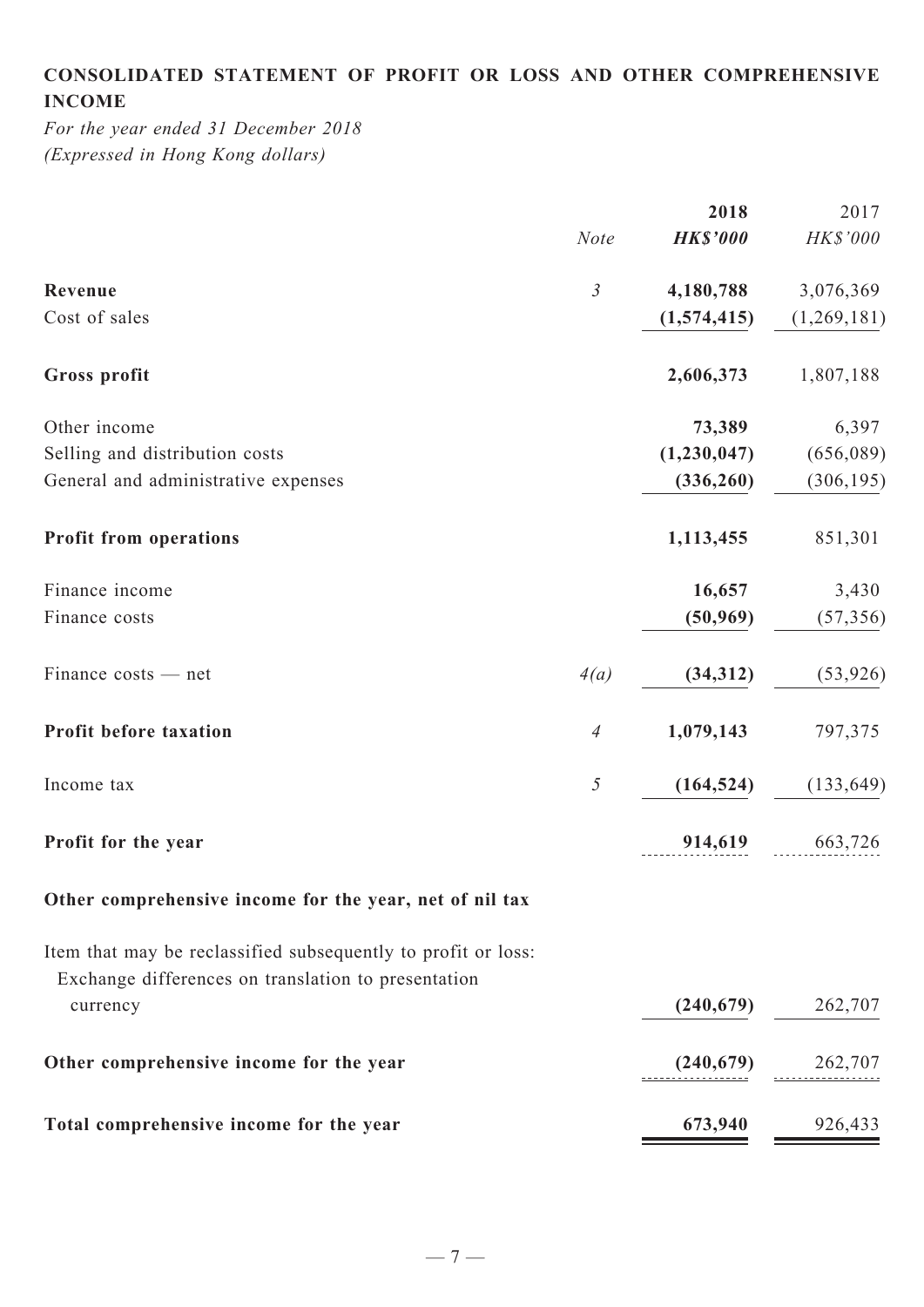|                                             |             | 2018              | 2017       |
|---------------------------------------------|-------------|-------------------|------------|
| Profit attributable to:                     | <b>Note</b> | <b>HK\$'000</b>   | HK\$'000   |
| Equity shareholders of the Company          |             | 911,774           | 664,719    |
| Non-controlling interests                   |             | 2,845             | (993)      |
| Profit for the year                         |             | 914,619           | 663,726    |
| Total comprehensive income attributable to: |             |                   |            |
| Equity shareholders of the Company          |             | 679,602           | 926,894    |
| Non-controlling interests                   |             | (5,662)           | (461)      |
| Total comprehensive income for the year     |             | 673,940           | 926,433    |
| Earnings per share                          |             |                   |            |
| — Basic                                     | 6(a)        | <b>HK\$0.3044</b> | HK\$0.2337 |
| - Diluted                                   | 6(b)        | <b>HK\$0.2999</b> | HK\$0.2282 |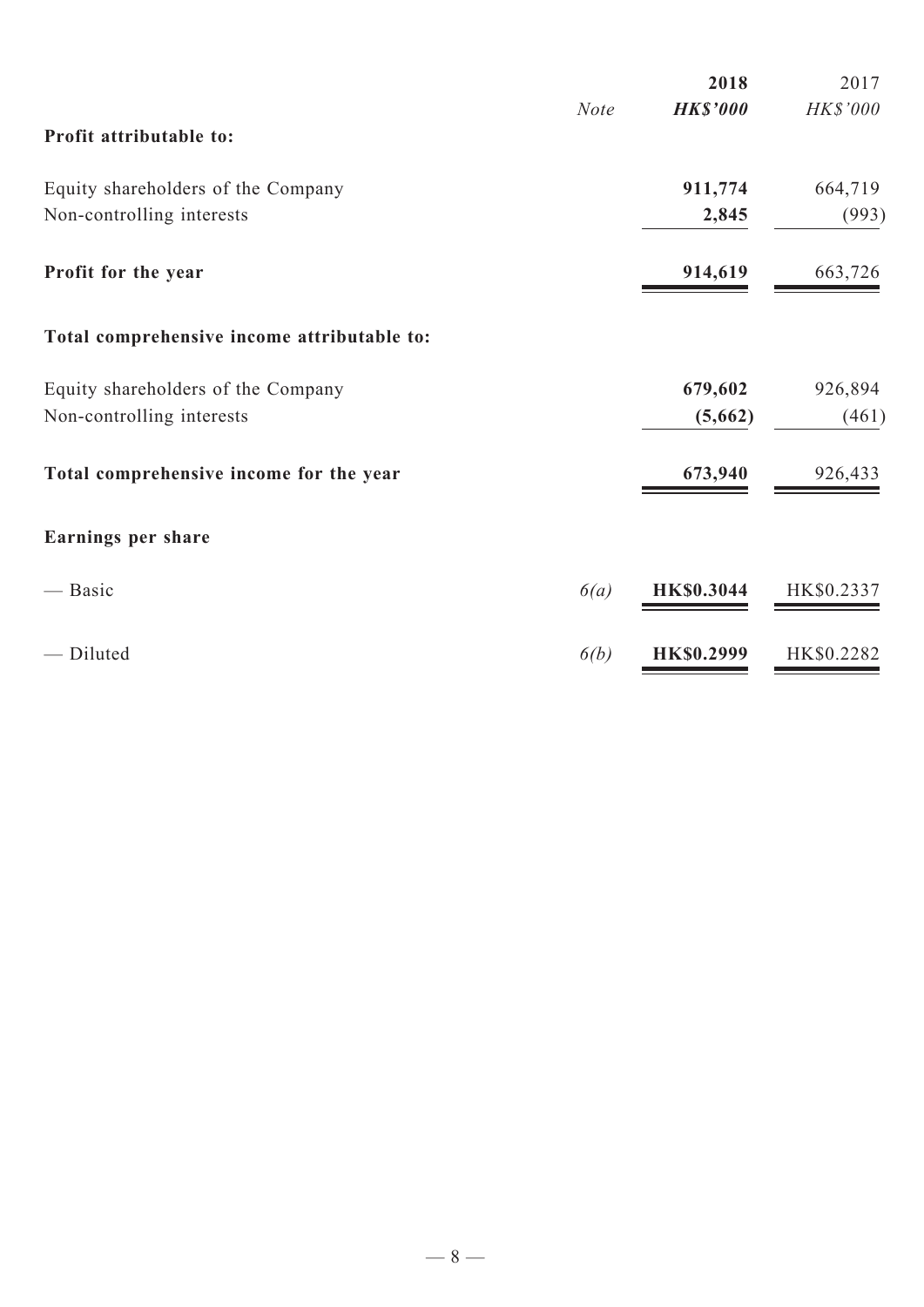# **Consolidated statement of financial position**

*For the year ended 31 December 2018 (Expressed in Hong Kong dollars)*

|                                              |                | 31 December     | 31 December |
|----------------------------------------------|----------------|-----------------|-------------|
|                                              |                | 2018            | 2017        |
|                                              | <b>Note</b>    | <b>HK\$'000</b> | HK\$'000    |
| Non-current assets                           |                |                 |             |
| Property, plant and equipment                |                | 2,879,018       | 2,548,591   |
| Land use rights                              |                | 272,004         | 318,258     |
| Intangible assets                            |                | 499,056         | 516,858     |
| Deferred tax assets                          |                | 9,139           | 9,025       |
| Fixed deposits                               |                | 114,129         |             |
|                                              |                | 3,773,346       | 3,392,732   |
| <b>Current assets</b>                        |                |                 |             |
| Inventories                                  |                | 422,504         | 397,680     |
| Trade and bills receivables                  | $\overline{7}$ | 1,271,424       | 1,230,685   |
| Prepayments, deposits and other receivables  |                | 216,081         | 137,426     |
| Pledged bank deposits and time deposits      |                | 252,671         | 58,104      |
| Cash and cash equivalents                    |                | 902,062         | 687,319     |
|                                              |                | 3,064,742       | 2,511,214   |
| Assets held for sale                         |                | 42,657          |             |
|                                              |                | 3,107,399       | 2,511,214   |
| <b>Current liabilities</b>                   |                |                 |             |
| <b>Borrowings</b>                            |                | 448,383         | 900,356     |
| Trade payables                               | $\delta$       | 148,505         | 193,589     |
| Contract liabilities                         | 1              | 32,659          |             |
| Advance receipts from customers              | 1              |                 | 20,689      |
| Accruals and other payables                  |                | 720,031         | 342,278     |
| Income tax payable                           |                | 49,375          | 43,388      |
|                                              |                | 1,398,953       | 1,500,300   |
| Net current assets                           |                | 1,708,446       | 1,010,914   |
| <b>Total assets less current liabilities</b> |                | 5,481,792       | 4,403,646   |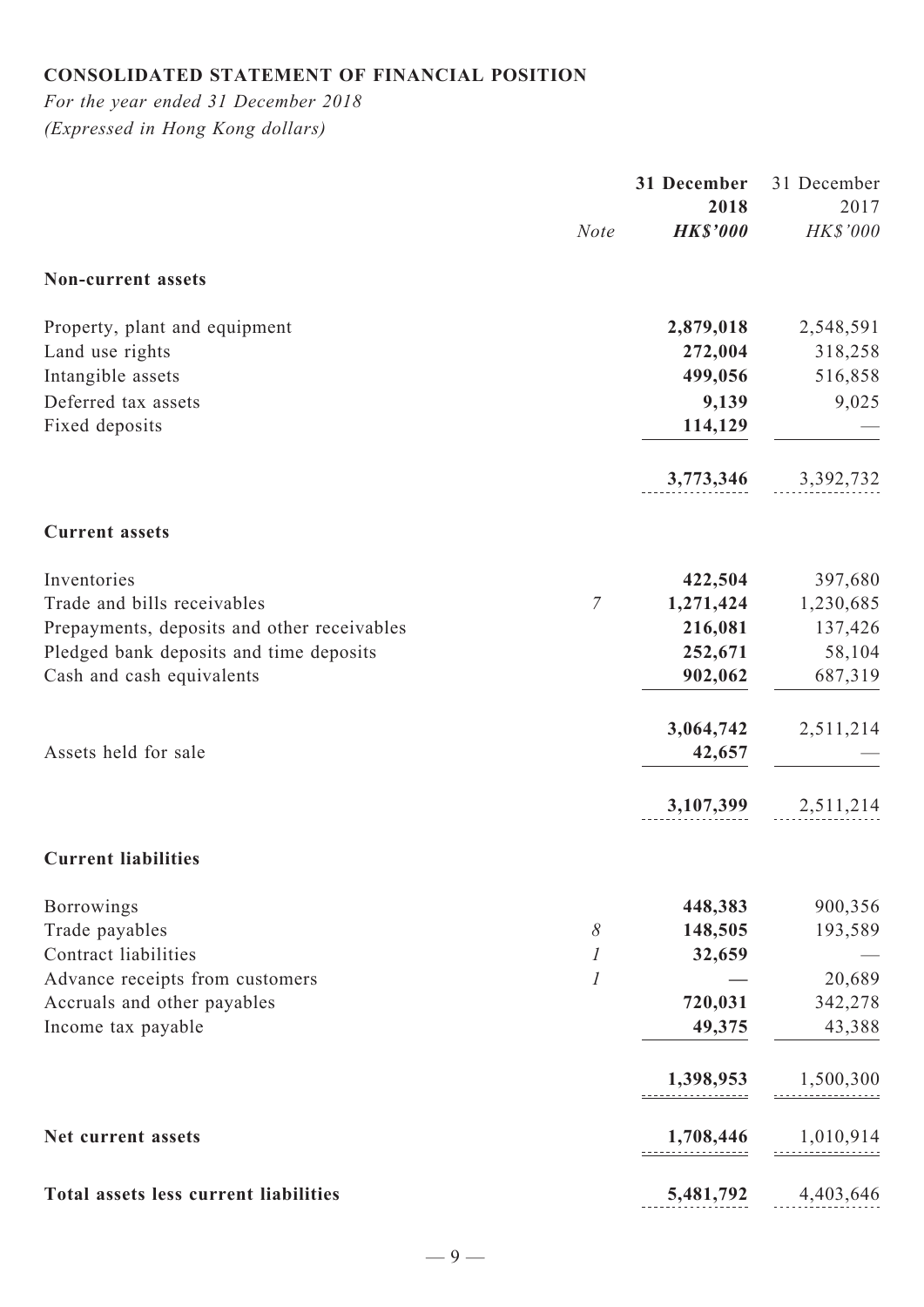|                                                  |             | 31 December     | 31 December |
|--------------------------------------------------|-------------|-----------------|-------------|
|                                                  |             | 2018            | 2017        |
|                                                  | <b>Note</b> | <b>HK\$'000</b> | HK\$'000    |
| <b>Non-current liabilities</b>                   |             |                 |             |
| <b>Borrowings</b>                                |             | 1,046,119       | 848,353     |
| Deferred tax liabilities                         |             | 17,974          | 26,169      |
| Deferred revenue                                 |             | 39,453          | 42,382      |
|                                                  |             | 1,103,546       | 916,904     |
| <b>NET ASSETS</b>                                |             | 4,378,246       | 3,486,742   |
| <b>CAPITAL AND RESERVES</b>                      | 9           |                 |             |
| Share capital                                    |             | 67,088          | 64,241      |
| Reserves                                         |             | 4,171,344       | 3,411,117   |
| Total equity attributable to equity shareholders |             |                 |             |
| of the Company                                   |             | 4,238,432       | 3,475,358   |
| Non-controlling interests                        |             | 139,814         | 11,384      |
| <b>TOTAL EQUITY</b>                              |             | 4,378,246       | 3,486,742   |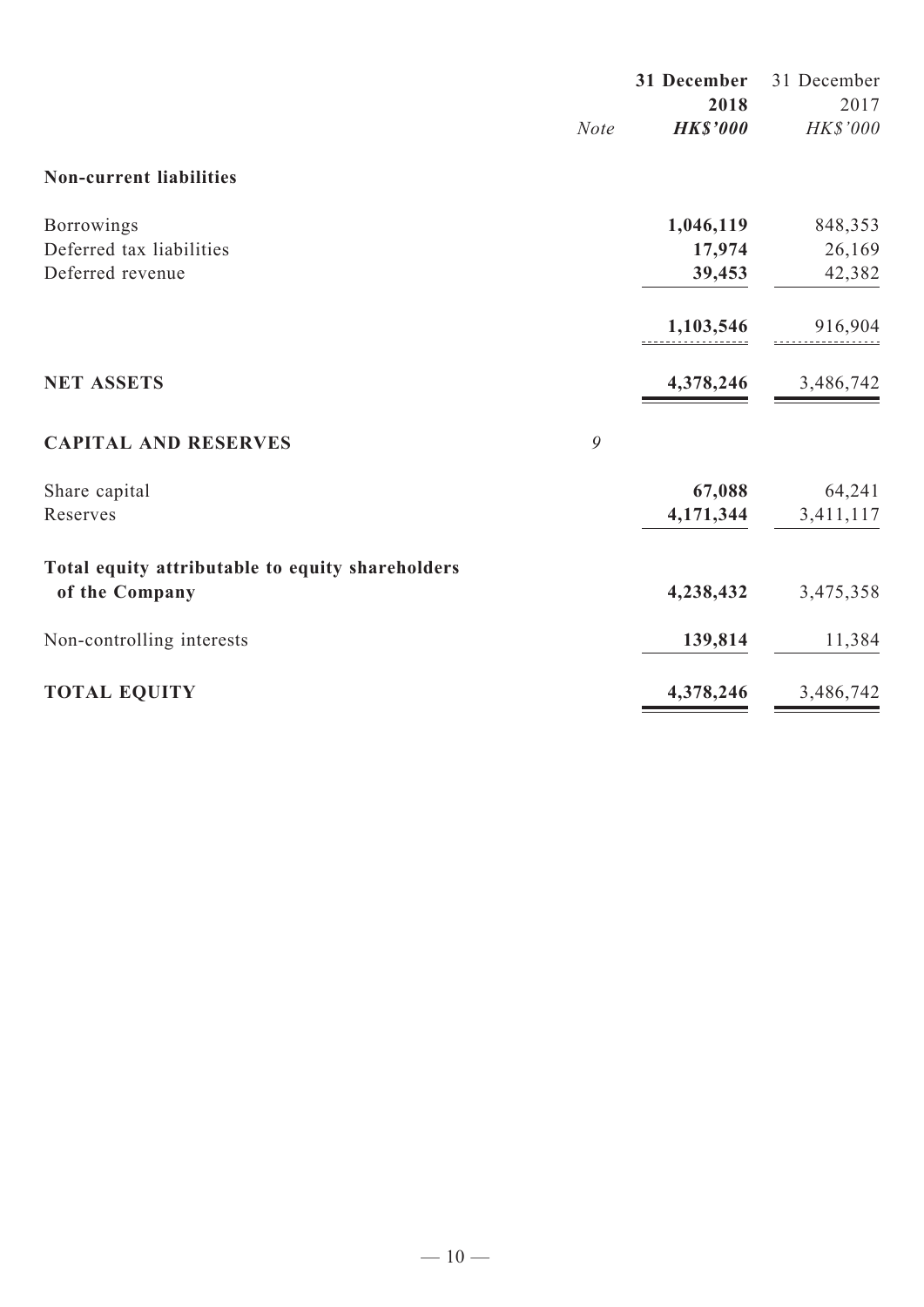### **SELECTED NOTES TO THE CONSOLIDATED FINANCIAL STATEMENTS**

#### **1. Basis of preparation**

These financial statements have been prepared in accordance with all applicable Hong Kong Financial Reporting Standards ("HKFRSs"), which collective term includes all applicable individual Hong Kong Financial Reporting Standards, Hong Kong Accounting Standards ("HKASs") and Interpretations issued by the Hong Kong Institute of Certified Public Accountants ("HKICPA"), accounting principles generally accepted in Hong Kong and the disclosure requirements of the Hong Kong Companies Ordinance. These financial statements also comply with the applicable disclosure provisions of the Rules Governing the Listing of Securities on The Stock Exchange of Hong Kong Limited. The consolidated financial statements for the year ended 31 December 2018 comprise the Company and its subsidiaries.

The measurement basis used in the preparation of the financial statements is the historical cost basis except as set out in the accounting policies hereunder.

The preparation of financial statements in conformity with HKFRSs requires management to make judgements, estimates and assumptions that affect the application of policies and reported amounts of assets, liabilities, income and expenses. The estimates and associated assumptions are based on historical experience and various other factors that are believed to be reasonable under the circumstances, the results of which form the basis of making the judgements about carrying values of assets and liabilities that are not readily apparent from other sources. Actual results may differ from these estimates.

The estimates and underlying assumptions are reviewed on an ongoing basis. Revisions to accounting estimates are recognised in the period in which the estimate is revised if the revision affects only that period, or in the period of the revision and future periods if the revision affects both current and future periods.

#### *Changes in accounting policies*

The HKICPA has issued a number of new HKFRSs and amendments to HKFRSs that are first effective for the current accounting period of the Group. Of these, the following developments are relevant to the Group's financial statements:

- (i) HKFRS 9, *Financial instruments*
- (ii) HKFRS 15, *Revenue from contracts with customers*
- (iii) HK(IFRIC) 22, *Foreign currency transactions and advance consideration*

The Group has not applied any new standard or interpretation that is not yet effective for the current accounting period.

HK (IFRIC) 22 does not have a material effect on how the Group's results and financial position for the current or prior period have been prepared or presented in these financial statements.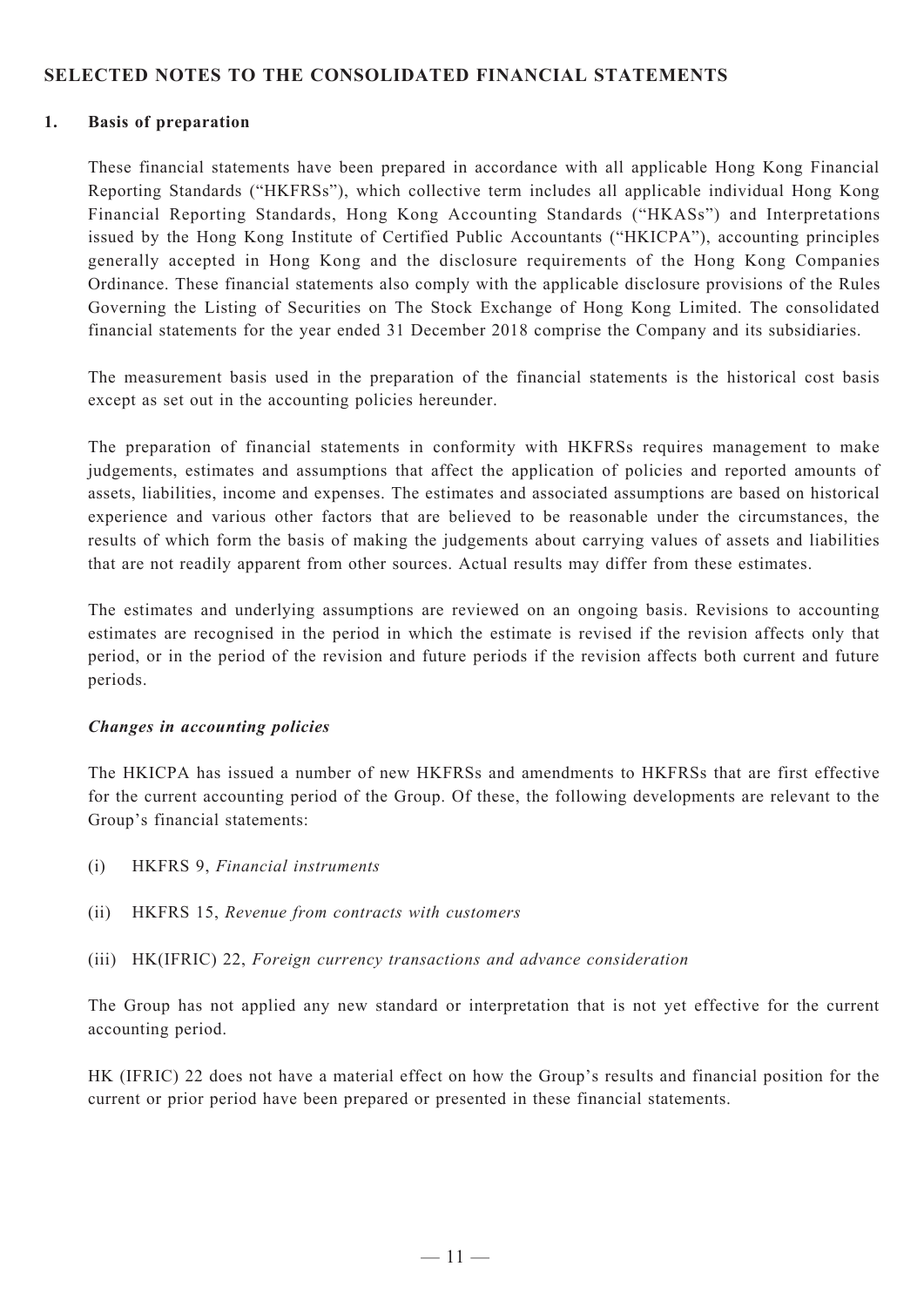#### *(i) HKFRS 9, Financial instruments*

HKFRS 9 replaces HKAS 39, *Financial instruments: recognition and measurement*. It sets out the requirements for recognising and measuring financial assets, financial liabilities and some contracts to buy or sell non-financial items.

The Group has applied HKFRS 9 retrospectively to items that existed at 1 January 2018 in accordance with the transition requirements. The Group assessed that the cumulative effect of initial application was not material. Therefore no adjustment to the opening equity at 1 January 2018 was made. Comparative information continues to be reported under HKAS 39.

Details of the nature and effect of the changes to previous accounting policies and the transition approach are set out below:

### *a. Classification of financial assets and financial liabilities*

HKFRS 9 categories financial assets into three principal classification categories: measured at amortised cost, at fair value through other comprehensive income ("FVOCI") and at fair value through profit or loss ("FVPL"). These supersede HKAS 39's categories of held-tomaturity investments, loans and receivables, available-for-sale financial assets and financial assets measured at FVPL. The classification of financial assets under HKFRS 9 is based on the business model under which the financial asset is managed and its contractual cash flow characteristics. Under HKFRS 9, derivatives embedded in contracts where the host is a financial asset in the scope of the standard are not separated from the host. Instead, the hybrid instrument as a whole is assessed for classification.

There is no material impact on the carrying amounts of the assets on adoption of HKFRS 9.

The measurement categories for all financial liabilities remain the same, except for financial guarantee contracts, if any. The carrying amounts for all financial liabilities at 1 January 2018 have not been impacted by the initial application of HKFRS 9.

The Group did not designate or de-designate any financial asset or financial liability at FVPL at 1 January 2018.

#### *b. Credit losses*

HKFRS 9 replaces the "incurred loss" model in HKAS 39 with the "expected credit loss" ("ECL") model. The ECL model requires an ongoing measurement of credit risk associated with a financial asset and therefore recognises ECLs earlier than under the "incurred loss" accounting model in HKAS 39.

The Group applies the new ECL model to financial assets measured at amortised cost. The Group assessed that such change in accounting policy does not have a significant impact on the financial statements.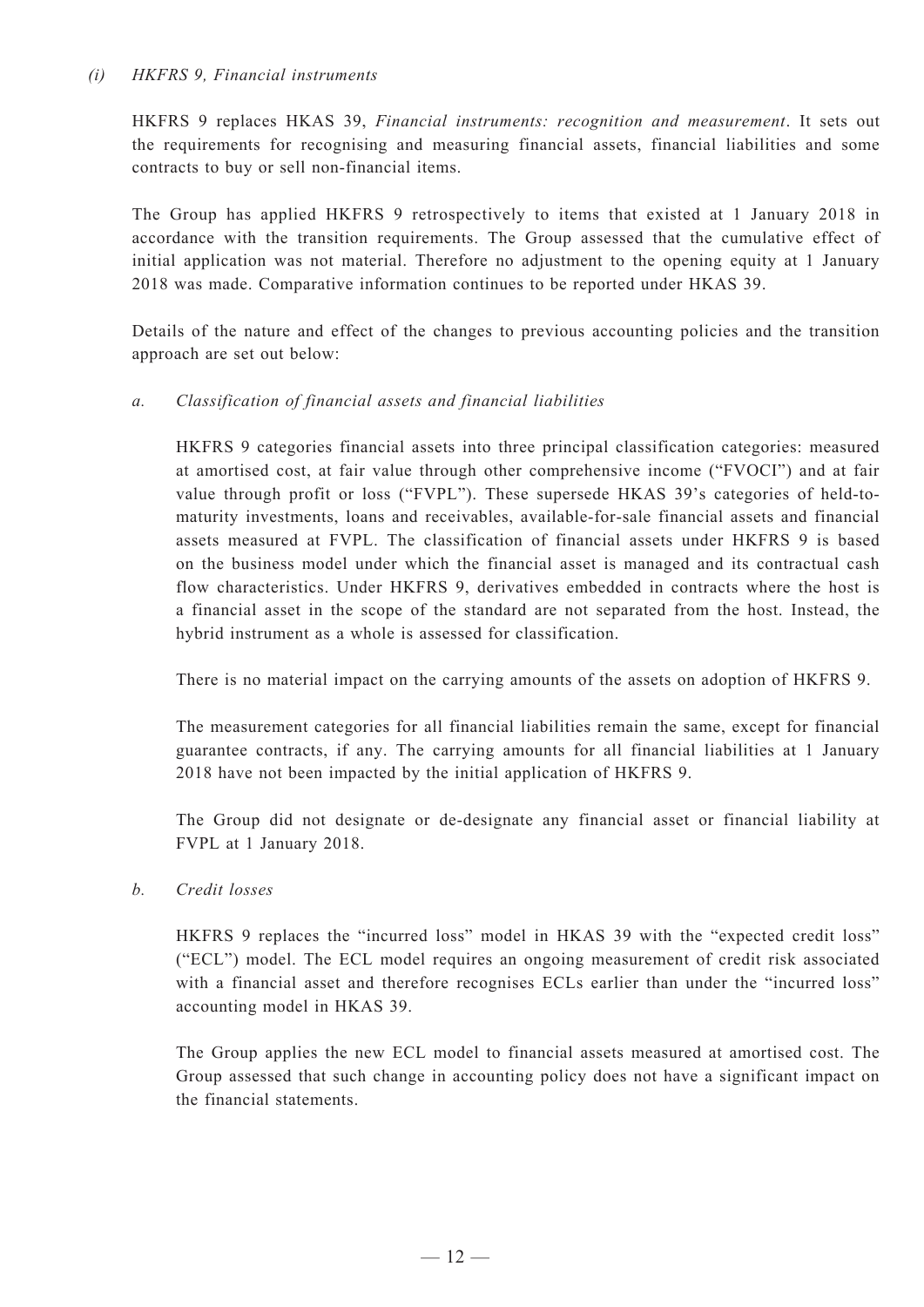#### *c. Transition*

Changes in accounting policies resulting from the adoption of HKFRS 9 have been applied retrospectively, except as described below:

- Information relating to comparative periods has not been restated. The information presented for 2017 continues to be reported under HKAS 39 and thus may not be comparable with the current period.
- The determination of the business model within which a financial asset is held has been made on the basis of the facts and circumstances that existed at 1 January 2018 (the date of initial application of HKFRS 9 by the Group).

### *(ii) HKFRS 15, Revenue from contracts with customers*

HKFRS 15 establishes a comprehensive framework for recognising revenue and some costs from contracts with customers. HKFRS 15 replaces HKAS 18, *Revenue*, which covered revenue arising from sale of goods and rendering of services, and HKAS 11, *Construction contracts*, which specified the accounting for construction contracts.

HKFRS 15 also introduces additional qualitative and quantitative disclosure requirements which aim to enable users of the financial statements to understand the nature, amount, timing and uncertainty of revenue and cash flows arising from contracts with customers.

The Group has elected to use the cumulative effect transition method and as the cumulative effect of initial application was immaterial, no adjustment was made to the opening balance of equity at 1 January 2018. Comparative information has not been restated and continues to be reported under HKASs 11 and 18. As allowed by HKFRS 15, the Group has applied the new requirements only to contracts that were not completed before 1 January 2018.

Details of the nature and effect of the changes on previous accounting policies are set out below:

#### *a. Presentation of contract liabilities*

Under HKFRS 15, a receivable is recognised only if the Group has an unconditional right to consideration. If the Group recognises the related revenue before being unconditionally entitled to the consideration for the promised goods and services in the contract, then the entitlement to consideration is classified as a contract asset. Similarly, a contract liability, rather than a payable, is recognised when a customer pays consideration, or is contractually required to pay consideration and the amount is already due, before the Group recognises the related revenue. For a single contract with the customer, either a net contract asset or a net contract liability is presented. For multiple contracts, contract assets and contract liabilities of unrelated contracts are not presented on a net basis.

To reflect these changes in presentation, "Advance receipts from customers" amounting to HK\$32,659,000 as at 31 December 2018 are now included in "Contract liabilities".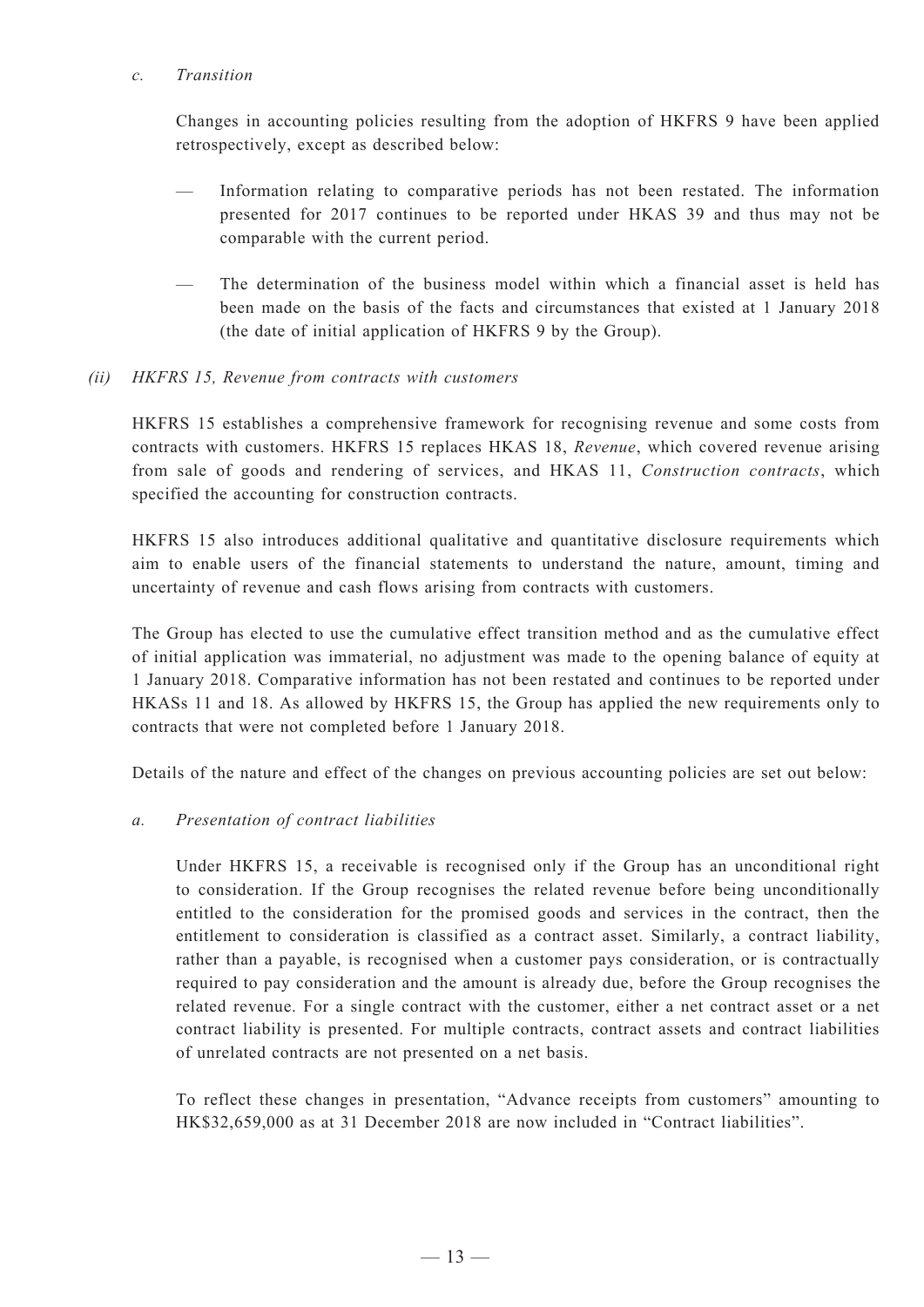#### **2. Segment reporting**

The Group manages its businesses by divisions, which are organised by a mixture of both business lines and geography. In a manner consistent with the way in which information is reported internally to the Group's most senior executive management for the purposes of resource allocation and performance assessment, the Group has identified two reportable segments, namely intravenous infusion solution and others and medical materials. No operating segments have been aggregated to form the reportable segments.

For the purposes of assessing segment performance and allocating resources between segments, the Group's senior executive management monitors the results, assets and liabilities attributable to each reportable segment on the following bases:

Segment assets include all tangible, intangible assets and current assets. Unallocated assets mainly comprise corporate cash. Segment liabilities include operating liabilities. Unallocated liabilities mainly comprise corporate borrowings.

Revenue and expenses are allocated to the reportable segments with reference to revenue generated by those segments and the expenses incurred by those segments or which otherwise arise from the depreciation or amortisation of assets attributable to those segments.

The measure used for reporting segment profit is profit from operations.

Disaggregation of revenue from contracts with customers by the timing of revenue recognition, as well as information regarding the Group's reportable segments as provided to the Group's most senior executive management for the purposes of resource allocation and assessment of segment performance for the years ended 31 December 2018 and 2017 is set out below.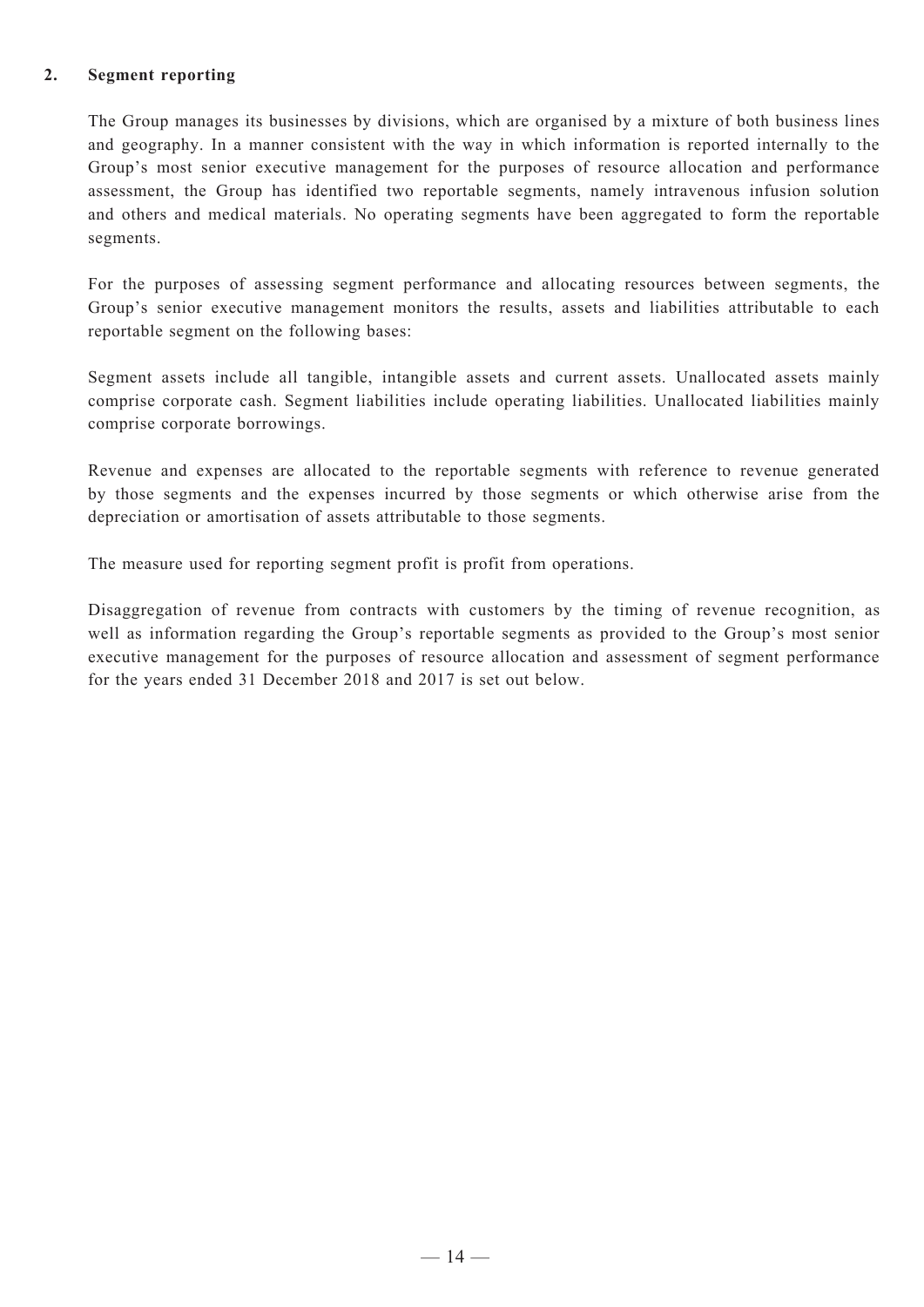|                                                                        | 2018                                                     |                      |                    |                 |
|------------------------------------------------------------------------|----------------------------------------------------------|----------------------|--------------------|-----------------|
|                                                                        | <b>Intravenous</b><br>infusion<br>solution<br>and others | Medical<br>materials | <b>Unallocated</b> | <b>Total</b>    |
|                                                                        | <b>HK\$'000</b>                                          | <b>HK\$'000</b>      | <b>HK\$'000</b>    | <b>HK\$'000</b> |
| Disaggregated by timing of revenue<br>recognition                      |                                                          |                      |                    |                 |
| Point in time                                                          | 4,020,187                                                | 154,385              |                    | 4,174,572       |
| Over time (note)                                                       | 6,216                                                    |                      |                    | 6,216           |
| Revenue from external customers                                        | 4,026,403                                                | 154,385              |                    | 4,180,788       |
| Inter-segment revenue                                                  | 25,587                                                   | 164,452              |                    | 190,039         |
| Reportable segment revenue                                             | 4,051,990                                                | 318,837              |                    | 4,370,827       |
| Operating profit/(loss)/segment results                                | 1,108,917                                                | 22,896               | (18, 358)          | 1,113,455       |
| Finance income                                                         | 16,436                                                   | 219                  | 2                  | 16,657          |
| Finance costs                                                          | (26, 543)                                                | (1,027)              | (23,399)           | (50, 969)       |
| Profit/(loss) before taxation                                          | 1,098,810                                                | 22,088               | (41, 755)          | 1,079,143       |
| Income tax                                                             | (159, 287)                                               | (5,237)              |                    | (164, 524)      |
| Reportable segment profit/(loss)                                       |                                                          |                      |                    |                 |
| for the year                                                           | 939,523                                                  | 16,851               | (41, 755)          | 914,619         |
| Amortisation of land use rights<br>Depreciation of property, plant and | 6,494                                                    | 385                  |                    | 6,879           |
| equipment                                                              | 240,133                                                  | 17,777               | 590                | 258,500         |
| Amortisation of intangible assets                                      | 13,237                                                   | 5,364                |                    | 18,601          |
| Impairment of goodwill                                                 | 6,206                                                    |                      |                    | 6,206           |
| Impairment of intangible assets                                        | 19,342                                                   |                      |                    | 19,342          |
| Provision for impairment of receivables                                | 1,401                                                    | 56                   |                    | 1,457           |
| Total assets/reportable segment assets                                 | 6,460,123                                                | 364,666              | 55,956             | 6,880,745       |
| Additions to non-current assets                                        | 781,826                                                  | 11,992               |                    | 793,818         |
| Total liabilities/reportable segment<br>liabilities                    | 1,645,444                                                | 59,772               | 797,283            | 2,502,499       |
|                                                                        |                                                          |                      |                    |                 |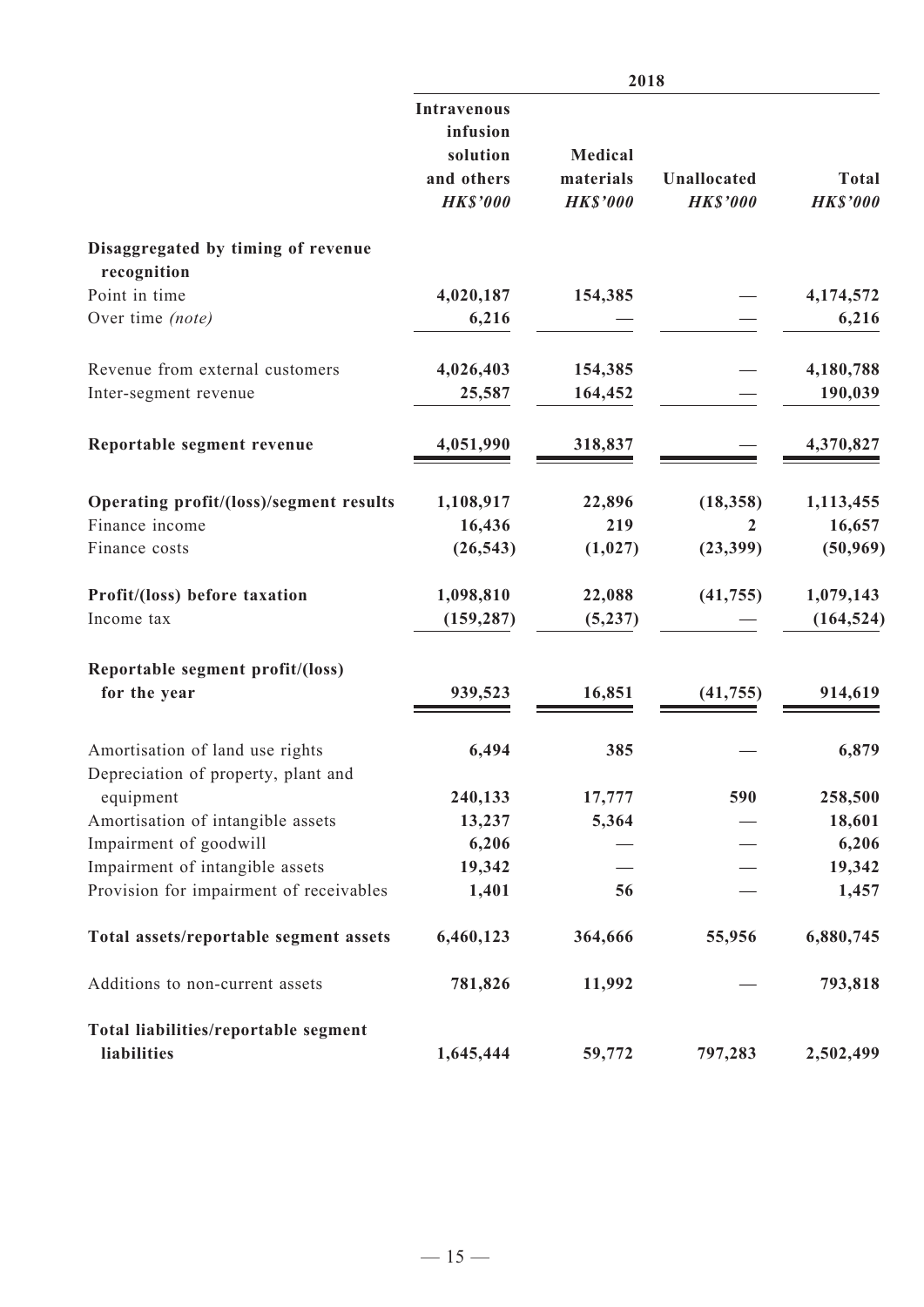|                                                                          | 2017                                                          |                                  |                         |                   |
|--------------------------------------------------------------------------|---------------------------------------------------------------|----------------------------------|-------------------------|-------------------|
|                                                                          | Intravenous<br>infusion<br>solution<br>and others<br>HK\$'000 | Medical<br>materials<br>HK\$'000 | Unallocated<br>HK\$'000 | Total<br>HK\$'000 |
| Disaggregated by timing of revenue<br>recognition                        |                                                               |                                  |                         |                   |
| Point in time                                                            | 2,937,480                                                     | 132,809                          |                         | 3,070,289         |
| Over time (note)                                                         | 6,080                                                         |                                  |                         | 6,080             |
| Revenue from external customers                                          | 2,943,560                                                     | 132,809                          |                         | 3,076,369         |
| Inter-segment revenue                                                    | 5,505                                                         | 148,769                          |                         | 154,274           |
| Reportable segment revenue                                               | 2,949,065                                                     | 281,578                          |                         | 3,230,643         |
| Operating profit/(loss)/segment results                                  | 859,244                                                       | 9,909                            | (17, 852)               | 851,301           |
| Finance income                                                           | 3,089                                                         | 341                              |                         | 3,430             |
| Finance costs                                                            | (43, 841)                                                     | (2,154)                          | (11,361)                | (57, 356)         |
| Profit/(loss) before taxation                                            | 818,492                                                       | 8,096                            | (29,213)                | 797,375           |
| Income tax                                                               | (128, 067)                                                    | (5, 582)                         |                         | (133, 649)        |
| Reportable segment profit/(loss)<br>for the year                         | 690,425                                                       | 2,514                            | (29, 213)               | 663,726           |
|                                                                          |                                                               |                                  |                         |                   |
| Amortisation of land use rights<br>Depreciation of property, plant and   | 5,985                                                         | 376                              |                         | 6,361             |
| equipment                                                                | 219,536                                                       | 15,803                           | 517                     | 235,856           |
| Amortisation of intangible assets<br>Write-off of internally generated   | 9,786                                                         | 5,249                            |                         | 15,035            |
| research and development costs<br>Provision for/(reversal of) impairment | 6,906                                                         |                                  |                         | 6,906             |
| of receivables                                                           | 76                                                            | (100)                            |                         | (24)              |
| Total assets/reportable segment assets                                   | 5,485,593                                                     | 372,497                          | 45,856                  | 5,903,946         |
| Additions to non-current assets                                          | 340,949                                                       | 35,784                           |                         | 376,733           |
| Total liabilities/reportable segment<br>liabilities                      | 1,527,923                                                     | 84,569                           | 804,712                 | 2,417,204         |

*Note:* Revenue recognised over time primarily include service income and rental income.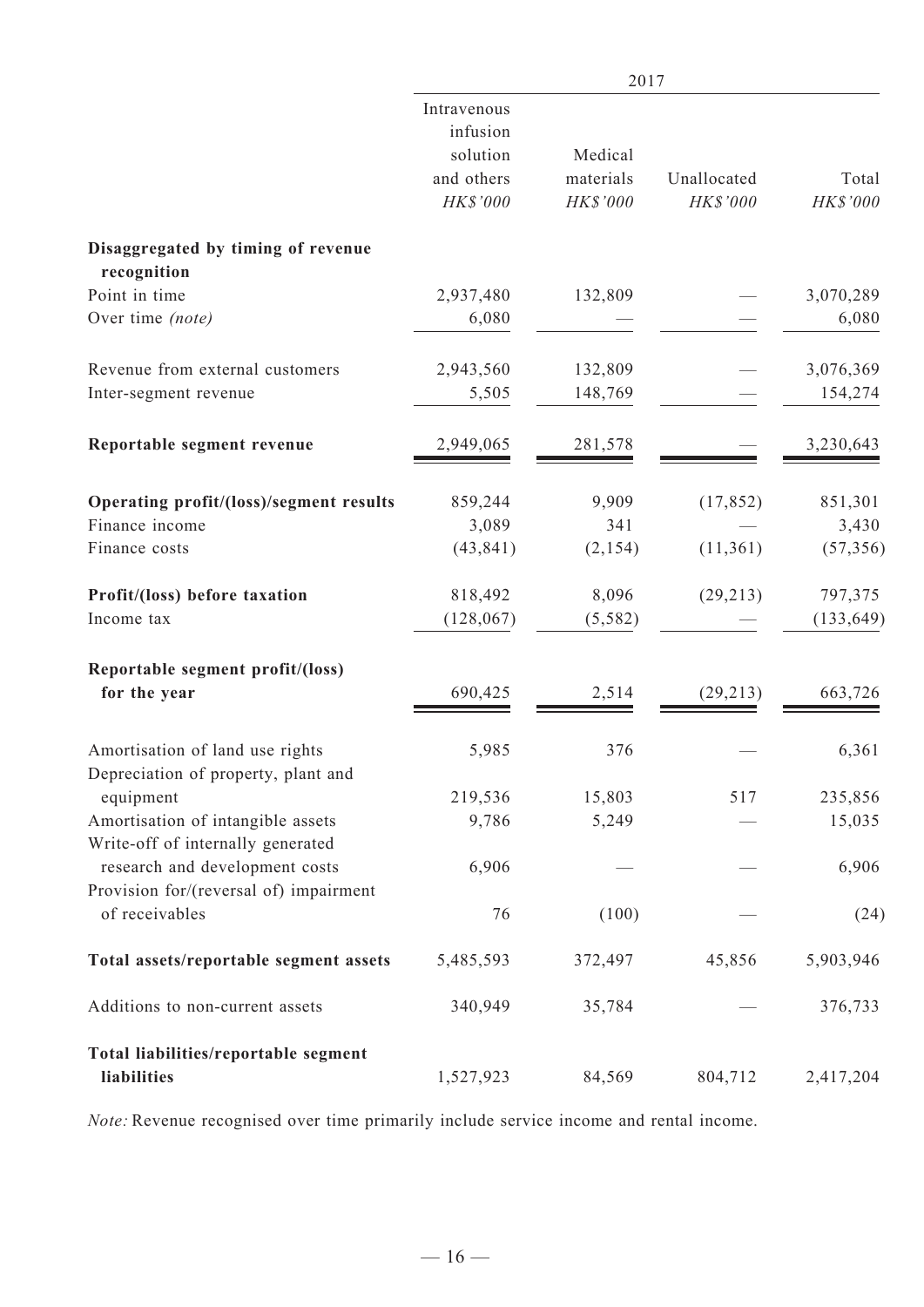#### **3. Revenue**

The Group derives revenue principally from the sale of finished medicines of mainly intravenous infusion solution to hospitals and distributors, bulk pharmaceutical products and medical materials.

#### *(i) Disaggregation of revenue*

Disaggregation of revenue from contracts with customers by major products or service lines is as follows:

| 2018            | 2017                 |
|-----------------|----------------------|
| <b>HK\$'000</b> | HK\$'000             |
|                 |                      |
|                 |                      |
|                 | 2,941,892            |
|                 | 124,448              |
| 6,041           | 3,621                |
| 6,241           | 3,949                |
| 4,180,613       | 3,073,910            |
|                 |                      |
| 175             | 2,459                |
| 4,180,788       | 3,076,369            |
|                 |                      |
| 4,046,465       | 2,967,440            |
| 134,323         | 108,929              |
| 4,180,788       | 3,076,369            |
|                 | 4,017,162<br>151,169 |

Disaggregation of revenue from contracts with customers by the timing of revenue recognition is disclosed in note 2.

The geographical analysis on revenue above includes rental income from external customers in the PRC for the year ended 31 December 2018 of HK\$175,000 (2017: HK\$2,459,000). The directors have determined that no geographical segment information of specified non-current assets is presented as over 95% of the non-current assets of the Group are located in the PRC, which is considered as one geographic location with similar risks and returns.

For the year ended 31 December 2018, no customer with whom transactions have exceeded 10% of the Group's revenue.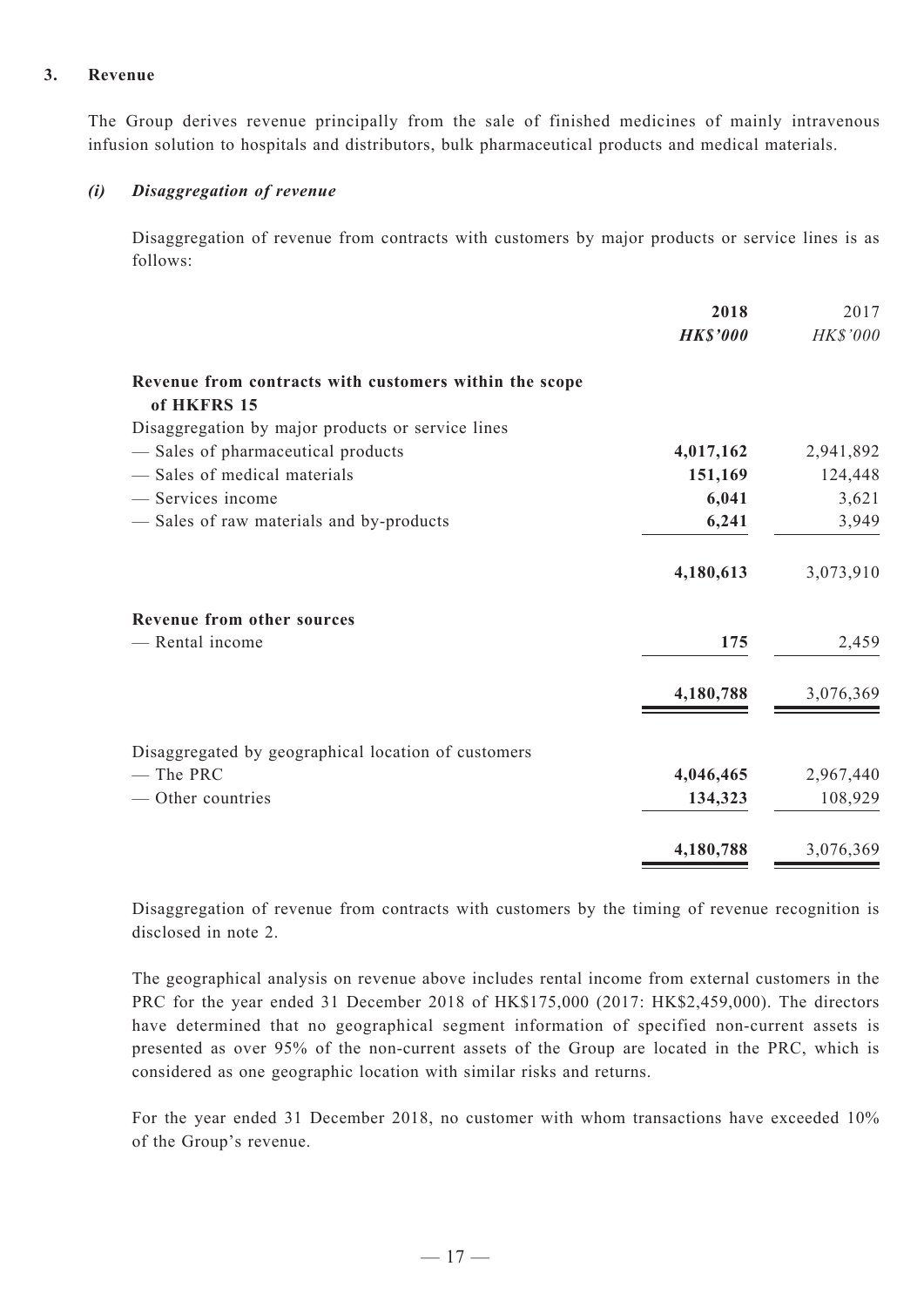### **4 Profit before taxation**

Profit before taxation is arrived at after (crediting)/charging:

### *(a) Finance income and costs*

|                                                            | 2018            | 2017     |
|------------------------------------------------------------|-----------------|----------|
|                                                            | <b>HK\$'000</b> | HK\$'000 |
| Finance income:                                            |                 |          |
| - Interest income on bank deposits                         | (13, 412)       | (3, 430) |
| - Net foreign exchange gain                                | (3,245)         |          |
| <b>Finance income</b>                                      | (16, 657)       | (3, 430) |
| Finance costs:                                             |                 |          |
| — Interest expense of borrowings                           | 53,154          | 55,979   |
| — Other bank charges                                       |                 | 648      |
| - Net foreign exchange loss                                |                 | 729      |
|                                                            | 53,154          | 57,356   |
| Less: Interest expense capitalised into qualifying assets* | (2, 185)        |          |
| <b>Finance costs</b>                                       | 50,969          | 57,356   |
| Finance costs — net                                        | 34,312          | 53,926   |

\* During the year ended 31 December 2018, the borrowing costs have been capitalised at a rate of 4.11% per annum.

## *(b) Staff costs*

|                                                       | 2018            | 2017     |
|-------------------------------------------------------|-----------------|----------|
|                                                       | <b>HK\$'000</b> | HK\$'000 |
| Contributions to defined contribution retirement plan | 44,830          | 33,284   |
| Salaries, wages and other benefits                    | 385,225         | 337,348  |
|                                                       | 430,055         | 370,632  |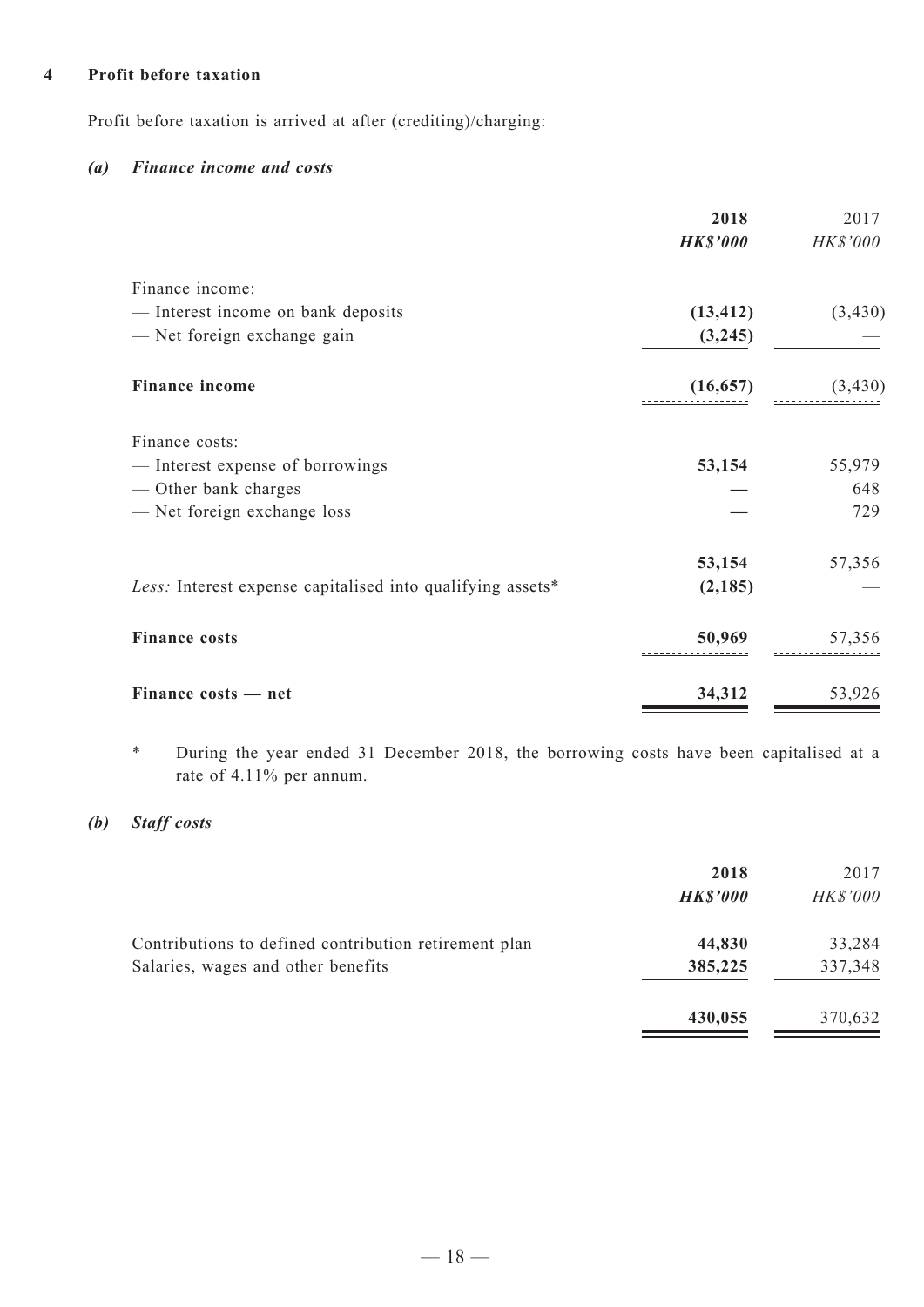|                                                                  | 2018            | 2017      |
|------------------------------------------------------------------|-----------------|-----------|
|                                                                  | <b>HK\$'000</b> | HK\$'000  |
| Amortisation <sup>#</sup>                                        |                 |           |
| — land use rights                                                | 6,879           | 6,361     |
| - intangible assets                                              | 18,601          | 15,035    |
| Less: Amount capitalised as development costs                    | (923)           | (741)     |
|                                                                  | 24,557          | 20,655    |
| Depreciation <sup>#</sup>                                        | 258,500         | 235,856   |
| Impairment/(reversal of impairment) of                           |                 |           |
| - trade and bills receivables                                    | 1,585           | (126)     |
| - intangible assets                                              | 19,342          |           |
| $-$ goodwill                                                     | 6,206           |           |
| Write-off of internally generated research and development costs |                 | 6,906     |
| Auditors' remuneration - audit services                          | 2,300           | 2,100     |
| Cost of inventories $*$                                          | 1,510,912       | 1,253,284 |
| Operating lease charges: minimum lease payments                  | 9,457           | 9,442     |
| Research and development costs (other than amortisation costs)   | 78,071          | 98,598    |
| Less: Costs capitalised into intangible assets                   | (31, 271)       | (47, 378) |
|                                                                  | 46,800          | 51,220    |
| Other expenses                                                   |                 |           |
| - transportation expenses                                        | 518,651         | 374,102   |
| — utility expenses                                               | 149,319         | 135,109   |
| — advertising expenses                                           | 190,961         | 87,267    |
| - marketing service expenses                                     | 394,311         | 74,602    |
| - travelling, meeting and entertainment expenses                 | 84,191          | 63,053    |
| - surcharges and other tax expenses                              | 71,934          | 57,548    |

# Cost of inventories includes HK\$441,388,000 (2017: HK\$380,651,000) relating to staff costs, depreciation and amortisation expenses, which amount is also included in the respective total amounts disclosed separately above or in note 4(b) for each of these types of expenses.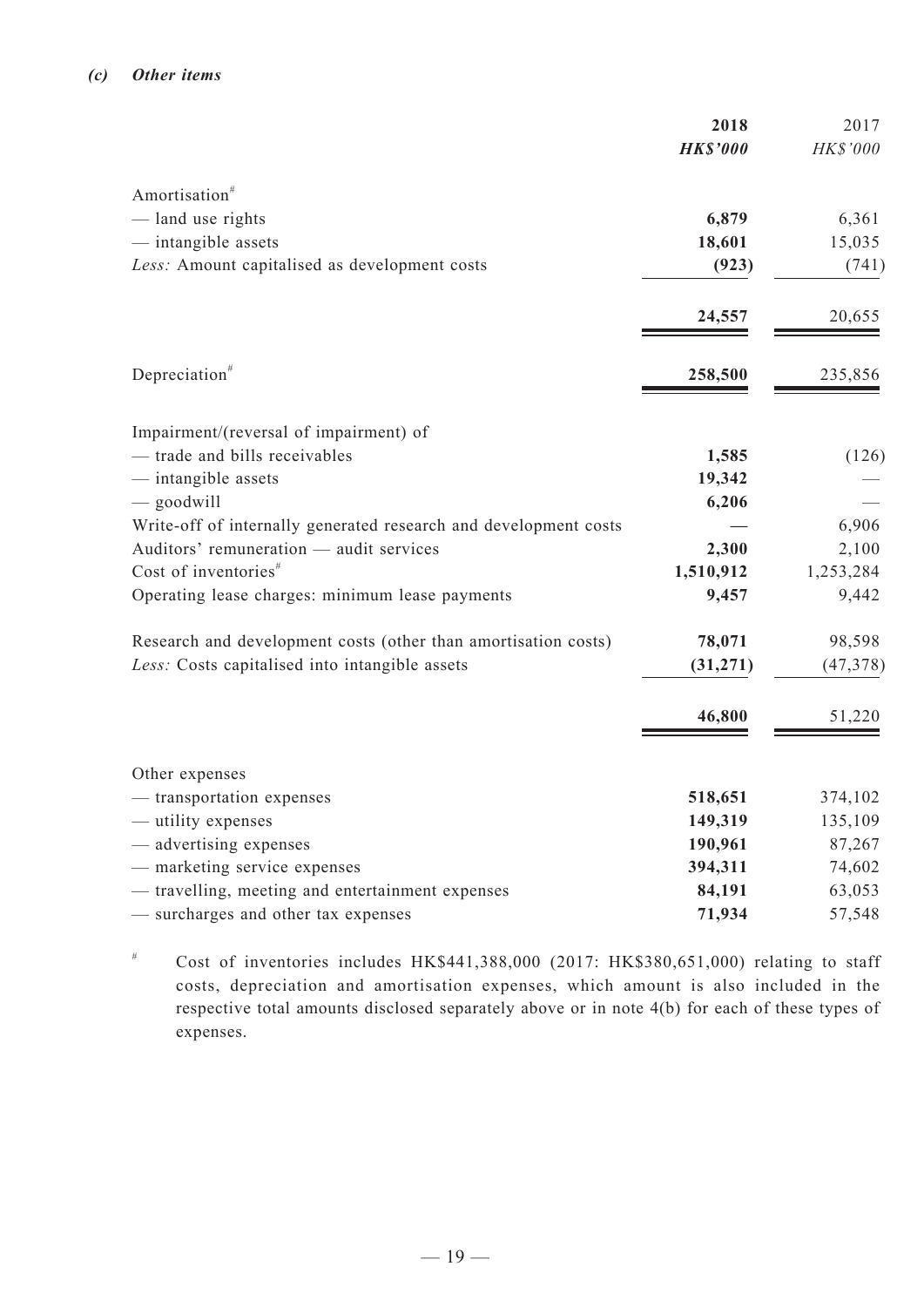#### **5. Income tax**

*(a) Taxation in the consolidated statement of profit or loss and other comprehensive income represents:*

|                                                                                                            | 2018<br><b>HK\$'000</b> | 2017<br>HK\$'000 |
|------------------------------------------------------------------------------------------------------------|-------------------------|------------------|
| Current tax – the PRC Corporate Income Tax ("CIT")<br>Deferred tax – origination and reversal of temporary | 172,280                 | 141,580          |
| differences                                                                                                | (7,756)                 | (7, 931)         |
|                                                                                                            | 164,524                 | 133,649          |

The Company is incorporated in the Cayman Islands as an exempted company and, accordingly, is exempted from payment of the Cayman Islands income tax.

No provision for Hong Kong Profits Tax has been made for the years ended 31 December 2018 and 2017 as the Group did not have any profits assessable to Hong Kong Profits Tax during the current and prior years.

Shijiazhuang No. 4 Pharmaceutical Co., Ltd. ("Shijiazhuang No.4"), Jiangsu Best New Medical Material Co., Ltd. ("Jiangsu Best") and Hebei Guolong Pharmaceutical Co., Ltd. ("Hebei Guolong") have been certified as "High and New Technology Enterprises" ("HNTE") in 2018, 2017 and 2017, respectively. According to the tax incentives rules of the CIT Law of the PRC (the "CIT Law") for HNTE, these entities are subject to a reduced corporate income tax rate of 15% for three years.

All other subsidiaries of the Company established and operated in the PRC are subject to the PRC CIT at an applicable rate of 25%.

The CIT Law and its relevant regulations also impose a withholding tax at 10% on the foreign investors with respect to dividend distributions made out of the PRC entities from earnings accumulated from 1 January 2008, unless the foreign investors meet certain requirements specified in the relevant tax regulations in the PRC and accordingly are entitled to a preferential rate of 5%. Deferred tax liabilities have been provided for in this regard based on the expected dividends to be distributed from the Group's PRC subsidiaries in the foreseeable future in respect of the profits generated since 1 January 2008.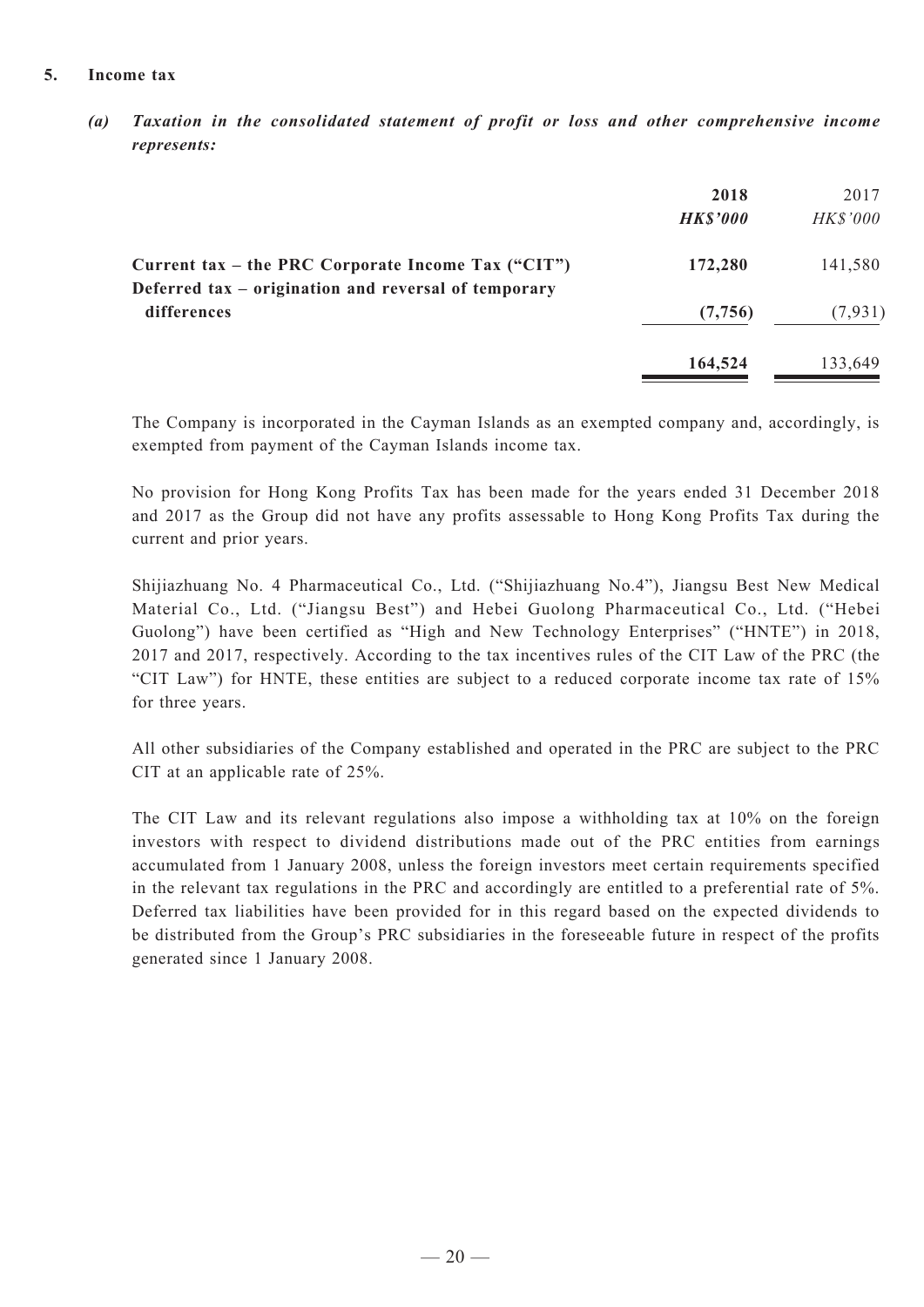#### *(b) Reconciliation between tax expense and accounting profit at applicable tax rates:*

|                                                                 | 2018<br><b>HK\$'000</b> | 2017<br><b>HK\$'000</b> |
|-----------------------------------------------------------------|-------------------------|-------------------------|
| Profit before taxation                                          | 1,079,143               | 797,375                 |
| Notional tax on profit before taxation, calculated at the rates |                         |                         |
| applicable to profits in the countries concerned                | 271,938                 | 218,981                 |
| Effect of the PRC preferential tax rate                         | (109, 743)              | (94, 723)               |
| Effect of non-deductible expenses                               | 6,506                   | 4,176                   |
| Additional deduction of research and development expenditures   | (6, 030)                | (2,906)                 |
| Effect of unused tax losses not recognised                      |                         | 2,071                   |
| Withholding tax on profit distributions                         | 1,878                   | 6,085                   |
| Others                                                          | (25)                    | (35)                    |
| Actual tax expense                                              | 164,524                 | 133,649                 |

#### **6. Earnings per share**

#### *(a) Basic earnings per share*

The calculation of basic earnings per share is based on the profit attributable to ordinary equity shareholders of the Company of HK\$911,774,000 (2017: HK\$664,719,000) and the weighted average of 2,995,448,000 ordinary shares (2017: 2,844,066,000 ordinary shares) in issue during the year, calculated as follows:

*Weighted average number of ordinary shares*

|                                                                                          | 2018<br>2000 | 2017<br>$000^\circ$ |
|------------------------------------------------------------------------------------------|--------------|---------------------|
| Issued ordinary shares at 1 January<br>Effect of purchase and cancellation of own shares | 2,871,657    | 2,839,915<br>(839)  |
| Effect of share options exercised                                                        | 123,791      | 4,990               |
| Weighted average number of ordinary shares at 31 December                                | 2,995,448    | 2,844,066           |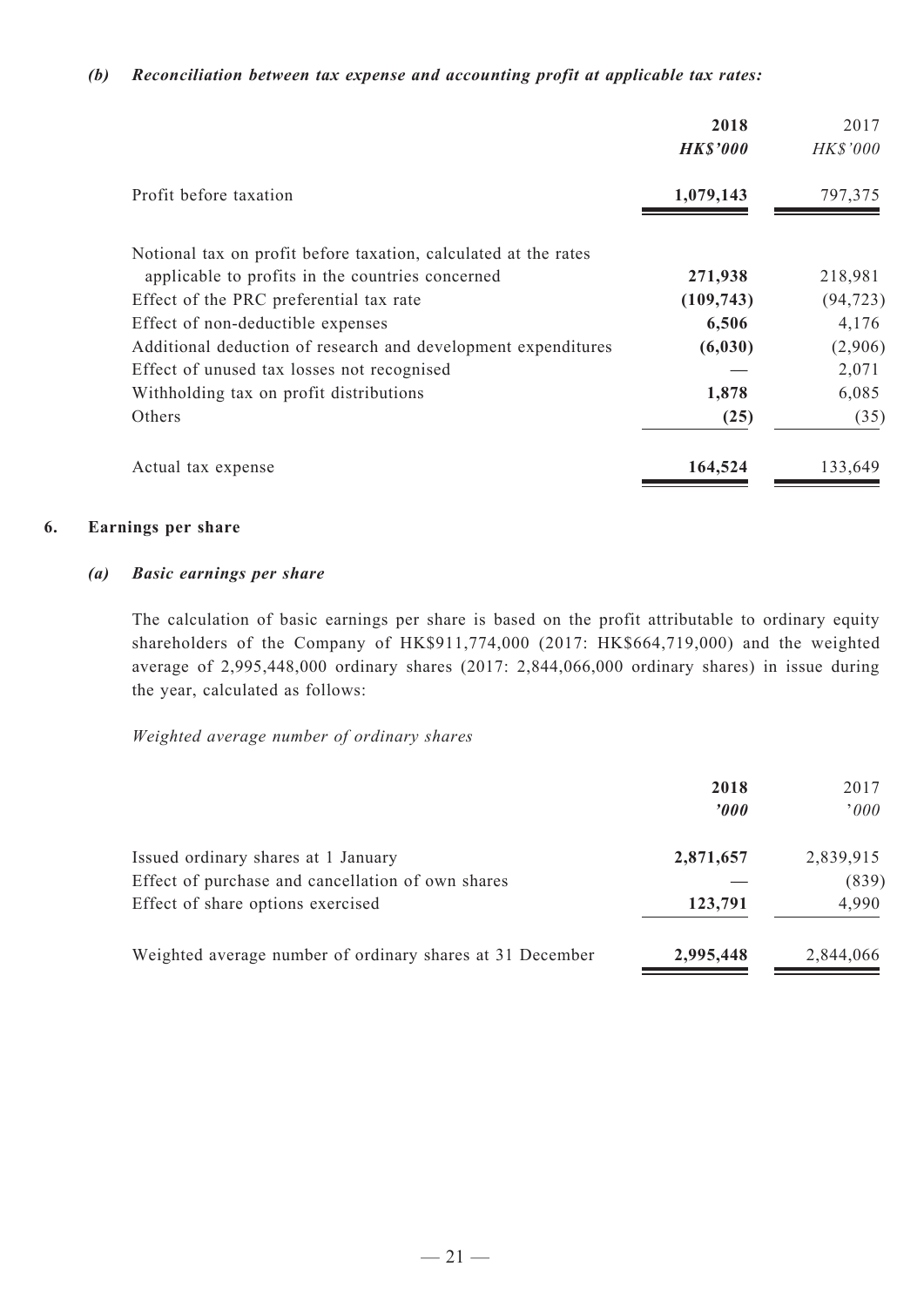#### *(b) Diluted earnings per share*

The calculation of diluted earnings per share is based on the profit attributable to ordinary equity shareholders of the Company of HK\$911,774,000 (2017: HK\$664,719,000) and the weighted average of 3,040,695,000 ordinary shares (2017: 2,912,733,000 ordinary shares) after adjusting the effect of dilutive potential ordinary shares under the Company's share option scheme, calculated as follows:

*Weighted average number of ordinary shares (diluted)*

|                                                            | 2018<br>'000    | 2017<br>000 |
|------------------------------------------------------------|-----------------|-------------|
| Weighted average number of ordinary shares at              |                 |             |
| 31 December (basic)                                        | 2,995,448       | 2,844,066   |
| Effect of deemed issue of shares under the Company's share |                 |             |
| option scheme                                              | 45,247          | 68,667      |
| Weighted average number of ordinary shares at              |                 |             |
| 31 December (diluted)                                      | 3,040,695       | 2,912,733   |
| 7.<br>Trade and bills receivables                          |                 |             |
|                                                            | 2018            | 2017        |
|                                                            |                 | (Note)      |
|                                                            | <b>HK\$'000</b> | HK\$'000    |
| Trade receivables                                          | 1,177,794       | 920,886     |
| Bills receivable                                           | 99,518          | 314,366     |
|                                                            | 1,277,312       | 1,235,252   |
| Less: Loss allowance (note)                                | (5,888)         | (4, 567)    |
|                                                            | 1,271,424       | 1,230,685   |

*Note:* Upon the adoption of HKFRS 9, the ECL model replaces the "incurred loss" model in HKAS 39. The Group assessed that such change does not have a significant impact on the consolidated financial statements.

All of the trade and bills receivables are expected to be recovered within one year.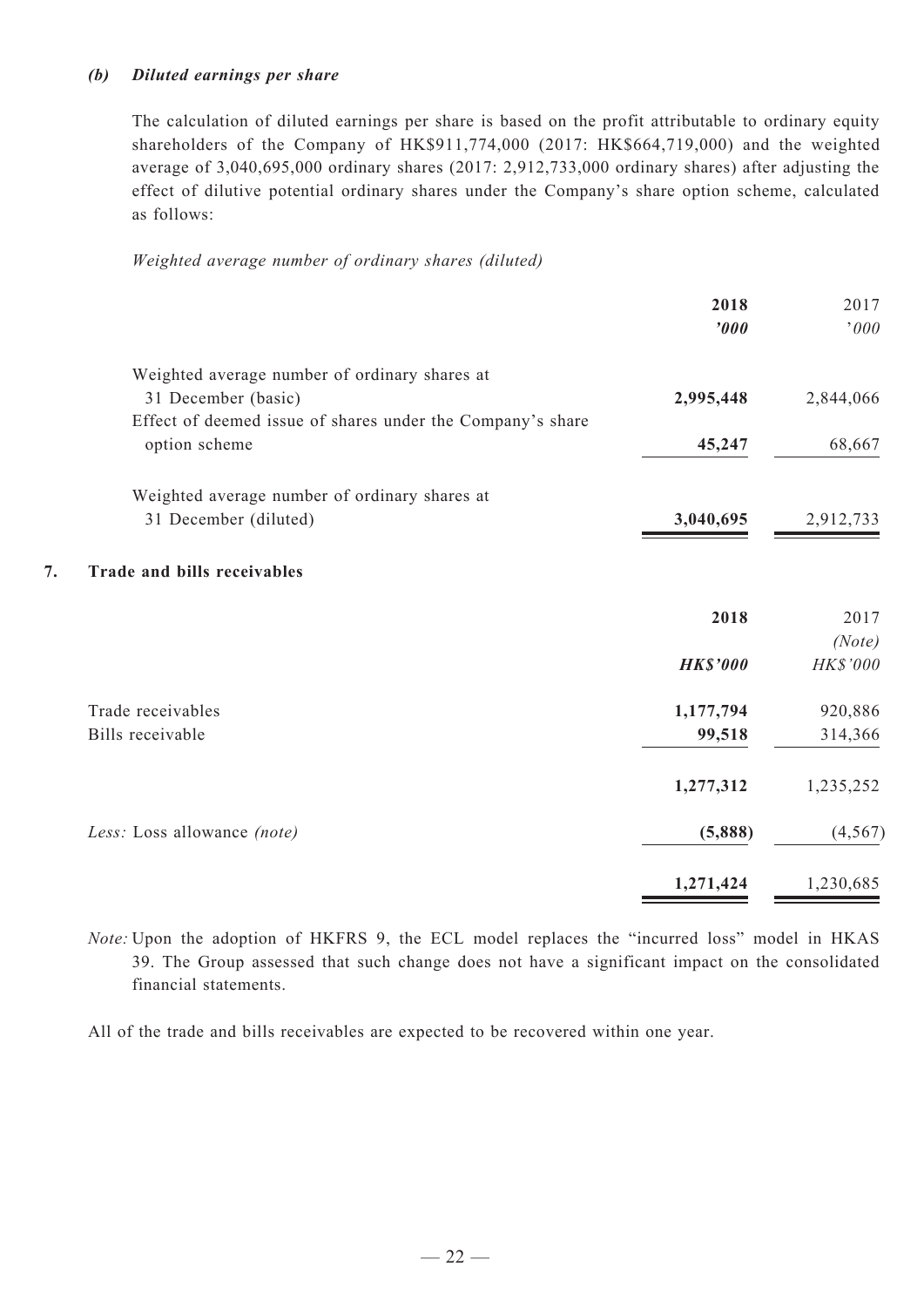Bills receivable represent short-term bank acceptance notes receivable that entitle the Group to receive the full face amount from the banks at maturity, which generally ranges from 3 to 12 months from the date of issuance. Historically, the Group had experienced no credit losses on bills receivable. The Group from time to time endorses bills receivable to suppliers in order to settle payables.

As at 31 December 2018, the Group endorsed certain bank acceptance bills to suppliers for settling payables of the same amount on a full recourse basis. The Group has derecognised these bills receivable and payables to suppliers in their entirety. These derecognised bank acceptance bills had a maturity date of less than six months from the end of the reporting period. In the opinion of the directors, the Group has transferred substantially all the risks and rewards of ownership of these bills and has discharged its obligation of the payables to its suppliers, and the Group has limited exposure in respect of the settlement obligation of these bills receivable under the relevant PRC rules and regulations, should the issuing banks fail to settle the bills on maturity date. The Group considered the issuing banks of these bills are of good credit quality and non-settlement of these bills by the issuing banks on maturity is not probable. As at 31 December 2018, the Group's maximum exposure to loss and undiscounted cash outflow, which is same as the amount payable by the Group to suppliers in respect of the endorsed bills, should the issuing banks fail to settle the bills on maturity date, amounted to HK\$544 million (31 December 2017: HK\$384 million). Bills receivable were therefore derecognised.

#### *Ageing analysis*

As of the end of the reporting period, the ageing analysis of trade and bills receivables, based on the invoice date is as follows:

| 2018<br><b>HK\$'000</b> | 2017<br>HK\$'000 |
|-------------------------|------------------|
| 986,536                 | 1,066,454        |
| 225,455                 | 141,624          |
| 65,260                  | 26,263           |
| 61                      | 911              |
| 1,277,312               | 1,235,252        |
|                         |                  |

#### **8. Trade payables**

As of the end of the reporting period, the ageing analysis of trade payables, based on the invoice date, is as follows:

|                   | 2018            | 2017     |
|-------------------|-----------------|----------|
|                   | <b>HK\$'000</b> | HK\$'000 |
| Within 3 months   | 141,222         | 175,234  |
| 4 to 6 months     | 5,157           | 12,966   |
| 7 to 12 months    | 1,088           | 2,685    |
| 1 to 3 years      | 433             | 2,073    |
| More than 3 years | 605             | 631      |
|                   | 148,505         | 193,589  |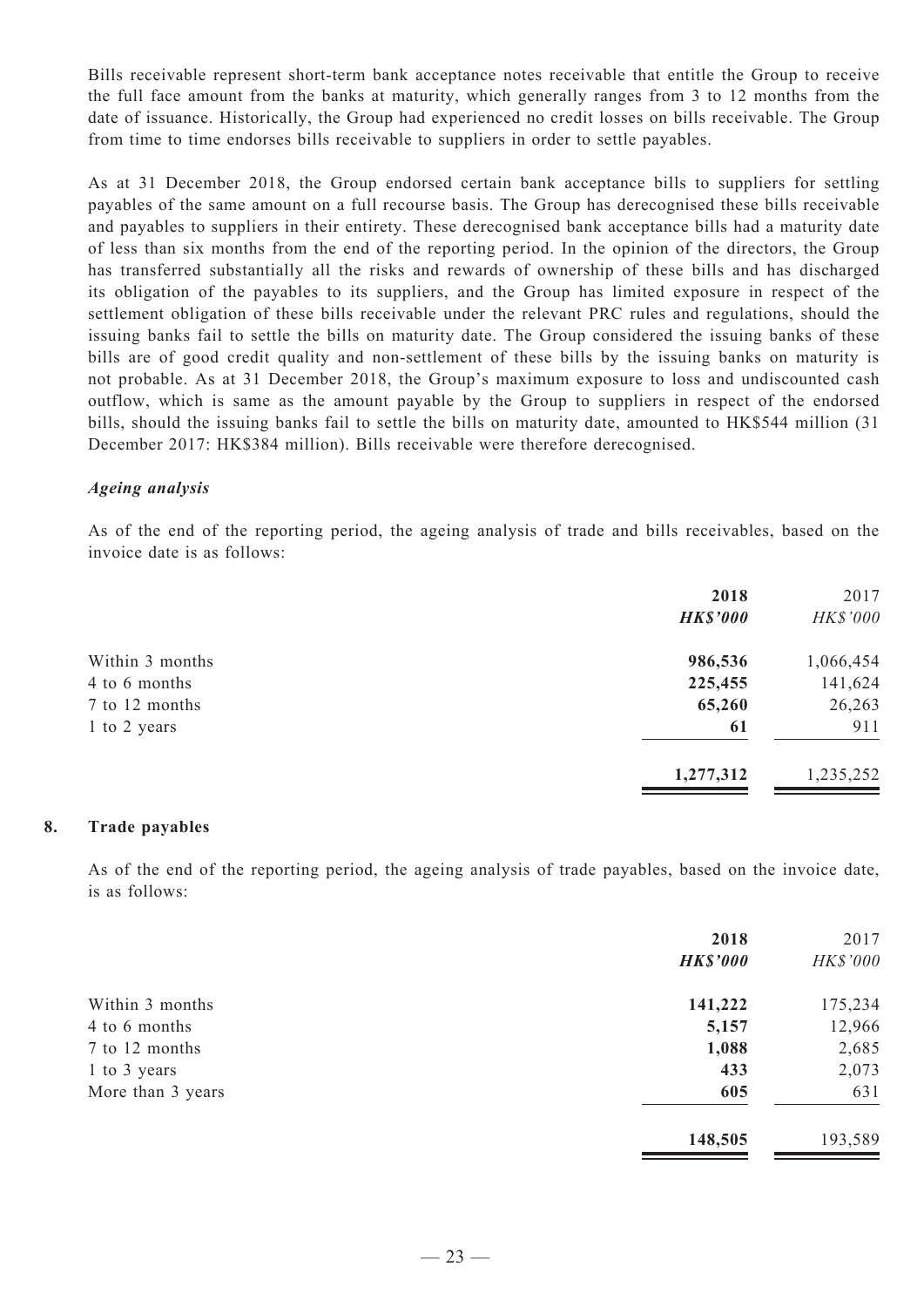#### **9. Dividends and share capital**

#### *(a) Dividends*

*(i) Dividends payable to equity shareholders of the Company attributable to the year:*

|                                                        | 2018            | 2017            |
|--------------------------------------------------------|-----------------|-----------------|
|                                                        | <b>HK\$'000</b> | <b>HK\$'000</b> |
| Interim dividend declared and paid of HK4.0 cents per  |                 |                 |
| share $(2017:HK3.0$ cents per share)                   | 120,561         | 85,479          |
| Final dividend proposed after the end of the reporting |                 |                 |
| period of HK5.0 cents per share                        |                 |                 |
| (2017:HK4.0 cents per share)                           | 150,701         | 120,561         |
|                                                        | 271,262         | 206,040         |

The final dividend proposed after the end of the reporting period has not been recognised as a liability at the end of the reporting period.

*(ii) Dividends payable to equity shareholders of the Company attributable to previous financial year, approved and paid during the year:*

|     |     |                                                                                                                                                           |           |                 | 2018<br><b>HK\$'000</b> | 2017<br>HK\$'000 |
|-----|-----|-----------------------------------------------------------------------------------------------------------------------------------------------------------|-----------|-----------------|-------------------------|------------------|
|     |     | Final dividend in respect of the previous financial year,<br>approved and paid during the year, of HK4.0 cents per<br>share (2017: HK3.0 cents per share) |           |                 | 120,561                 | 85,200           |
| (b) |     | <b>Share</b> capital                                                                                                                                      |           |                 |                         |                  |
|     | (i) | Issued share capital                                                                                                                                      |           |                 |                         |                  |
|     |     |                                                                                                                                                           | 2018      |                 | 2017                    |                  |
|     |     |                                                                                                                                                           | No. of    |                 | No. of                  |                  |
|     |     |                                                                                                                                                           | shares    |                 | shares                  |                  |
|     |     |                                                                                                                                                           | '000      | <b>HK\$'000</b> | 000'                    | HK\$'000         |
|     |     | Ordinary shares of HK\$0.02 each,<br>issued and fully paid:                                                                                               |           |                 |                         |                  |
|     |     | At 1 January                                                                                                                                              | 2,871,657 | 64,241          | 2,844,609               | 63,700           |
|     |     | Purchase and cancellation of own                                                                                                                          |           |                 |                         |                  |
|     |     | shares                                                                                                                                                    |           |                 | (7, 584)                | (152)            |

scheme **142,368 2,847** 34,632 693

**3,014,025 67,088** 2,871,657 64,241

Shares issued under share option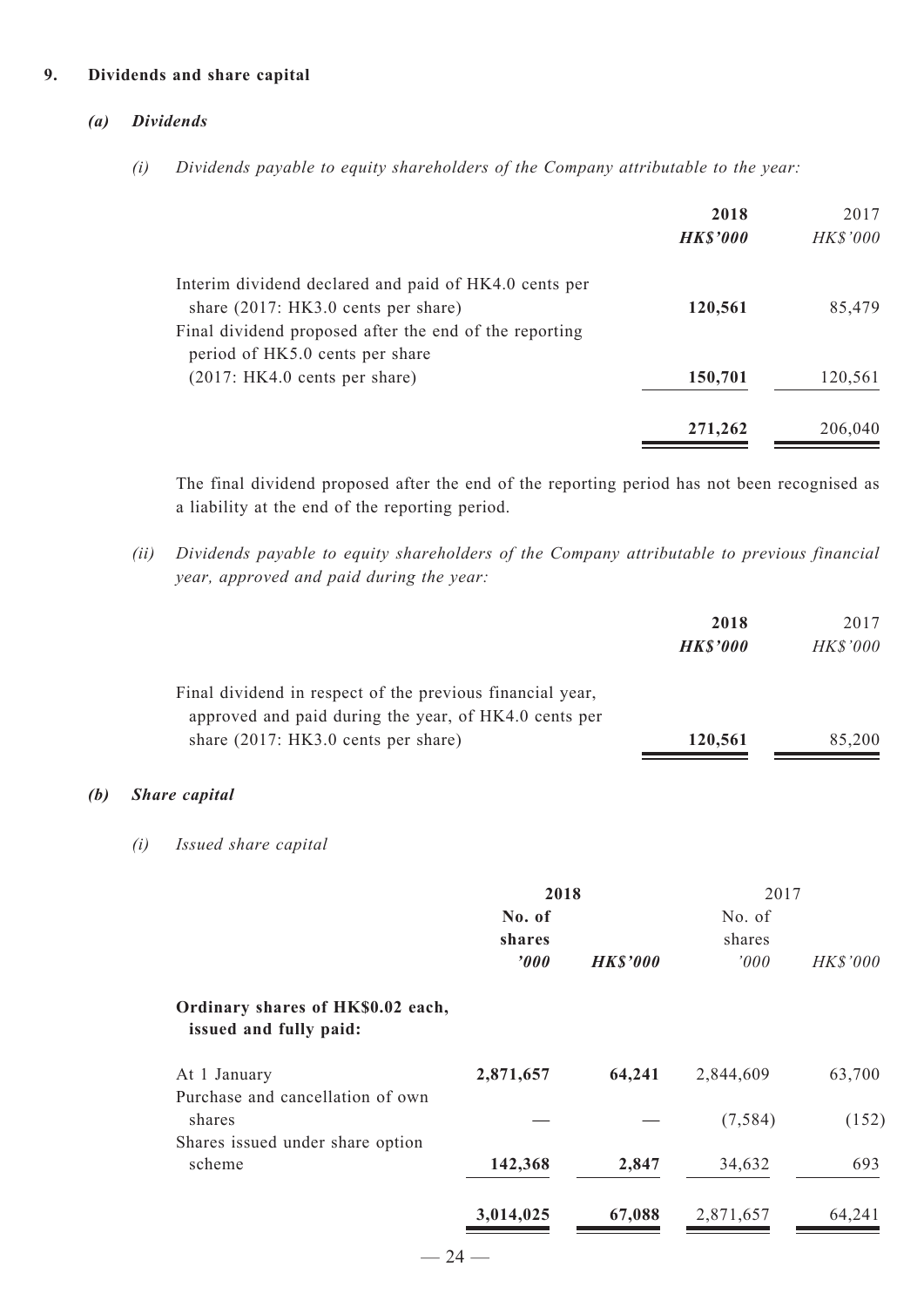## **MANAGEMENT DISCUSSION AND ANALYSIS**

### **BUSINESS REVIEW**

SSY Group Limited (the "Company") and its subsidiaries (together, the "Group") are principally engaged in the research, development, manufacturing and selling of a wide range of pharmaceutical products, which includes finished medicines of mainly intravenous infusion solution to hospitals and distributors, bulk pharmaceuticals and medical materials. The Group has manufacturing plants in Hebei Province and Jiangsu Province, the People's Republic of China (the "PRC"), and sells to customers mainly in the PRC.

For the year ended 31 December 2018, the review on the Group's business performance and financial performance are contained in the Chairman's statement under section headed "BUSINESS REVIEW" and in this Management Discussion and Analysis under section headed "FINANCIAL PERFORMANCE REVIEW" respectively. The future development in the Group's business is discussed in the Chairman's statement under section headed "PROSPECT FOR DEVELOPMENT".

### **Financial performance review**

#### **Revenue**

The Group's intravenous infusion solution products are mainly manufactured and sold by Shijiazhuang No. 4 Pharmaceutical Co., Ltd. ("Shijiazhuang No. 4 Pharma"), a wholly-owned subsidiary. There are different forms of packing in intravenous infusion solution products, including Non-PVC Soft Bag, Upright Soft Bag, PP Plastic Bottle and Glass Bottle. The Group's medical materials are mainly manufactured and sold by Jiangsu Best New Medical Material Co., Ltd. ("Jiangsu Best"), which was also a wholly-owned subsidiary in the Group.

As a result of the increases in sales volumes and average selling prices of intravenous infusion solutions, revenue of the Group for the year ended 31 December 2018 increased to HK\$4,180,788,000 (2017: HK\$3,076,369,000), representing a growth of 35.9% on a year-toyear basis. Among which, revenue from intravenous infusion solution products contributed HK\$3,695,807,000 (2017: HK\$2,784,435,000), representing a growth of 32.7% on a year-to-year basis. Among which, revenue from Non-PVC Soft Bag and Upright Soft Bag infusion solution were HK\$1,781,357,000 and HK\$631,404,000 respectively, totalling HK\$2,412,761,000, representing 65.3% of the total revenue from intravenous infusion solution and an increase of 28.8% as compared with last year; revenue from PP Plastic Bottle infusion solution was HK\$814,391,000, representing 22.0% of the total revenue from intravenous infusion solution and an increase of 38.0% as compared with last year; revenue from Glass Bottle infusion solution was HK\$468,655,000, representing 12.7% of the total revenue from intravenous infusion solution and an increase of 46.1% as compared with last year.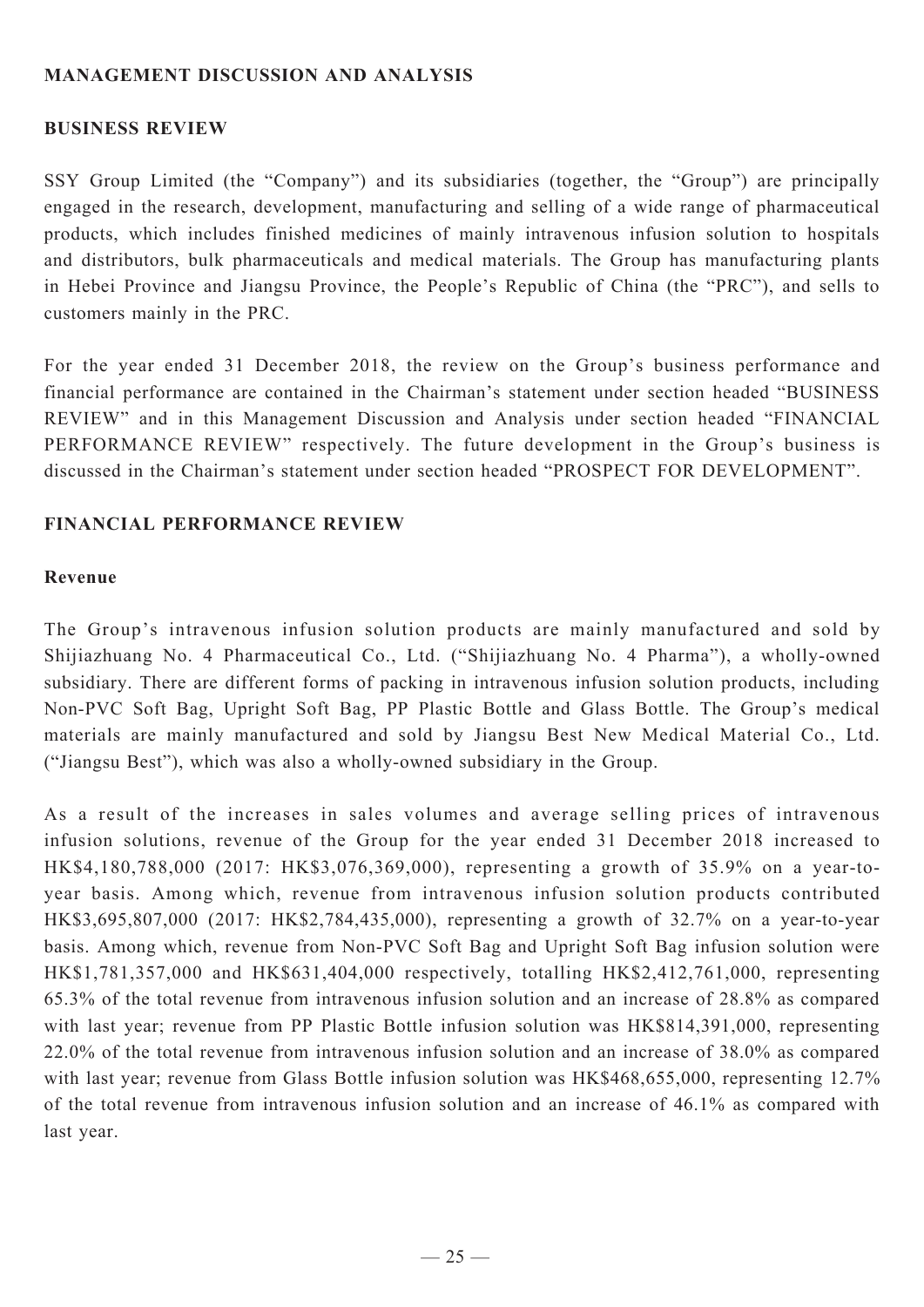With the increasing demand in the high quality intravenous infusion solution products in the PRC, the Group will keep focusing its production in the Non-PVC Soft Bag and Upright Soft Bag infusion solution as well as increasing the proportion of therapeutic infusion solution among its revenue.

Revenue from medical materials products contributed HK\$154,385,000 (2017: HK\$132,809,000) to the Group, representing a increase of 16.2% as compared with last year mainly due to an increased capacity after upgrade of its production facilities.

## **Cost of Sales**

The Group's cost of sales increased by 24.0% to HK\$1,574,415,000 for the year ended 31 December 2018 as compared to last year of HK\$1,269,181,000. The cost of direct materials, direct labour and other costs represented approximately 57.8%, 15.8% and 26.4% of the total cost of sales respectively for the year ended 31 December 2018, which have no significant changes from their comparative percentages for 2017 were 55.6%, 15.7% and 28.7% respectively.

## **Gross Profit Margin**

For the year ended 31 December 2018, the Group recorded a total gross profit of HK\$2,606,373,000 (2017: HK\$1,807,188,000). Overall gross profit margin increased by 3.6 percentage point to 62.3% from that of last year 58.7%. The increase of gross profit margin was mainly due to a better product mix from products with higher profit margins and the Group's continuous cost control measures.

### **Other Net Income**

For the year ended 31 December 2018, the Group's other net income amounted to approximately HK\$73,389,000 (2017: HK\$6,397,000) which mainly represented government grants.

## **Selling and Distribution Costs**

For the year ended 31 December 2018, selling and distribution costs amounted to approximately HK\$1,230,047,000 (2017: HK\$656,089,000), which mainly consisted of transportation cost of approximately HK\$512,952,000 (2017: HK\$369,443,000), advertising and marketing service expenses of approximately HK\$558,442,000 (2017: HK\$159,318,000), staff expenses for sales and marketing staff of approximately HK\$64,585,000 (2017: HK\$51,292,000) as well as travelling and other disbursements of approximately HK\$74,814,000 (2017: HK\$55,288,000).

Selling and distribution costs significantly increased by 87.5% for the year ended 31 December 2018 as compared with last year. As driven by the growth in the Group's sales volume and number of customers, transportation cost, advertising and marketing service expenses significantly increased mainly due to expanded sales and products coverage, as well as staff related expenses increased mainly due to a larger number of sales and marketing staff.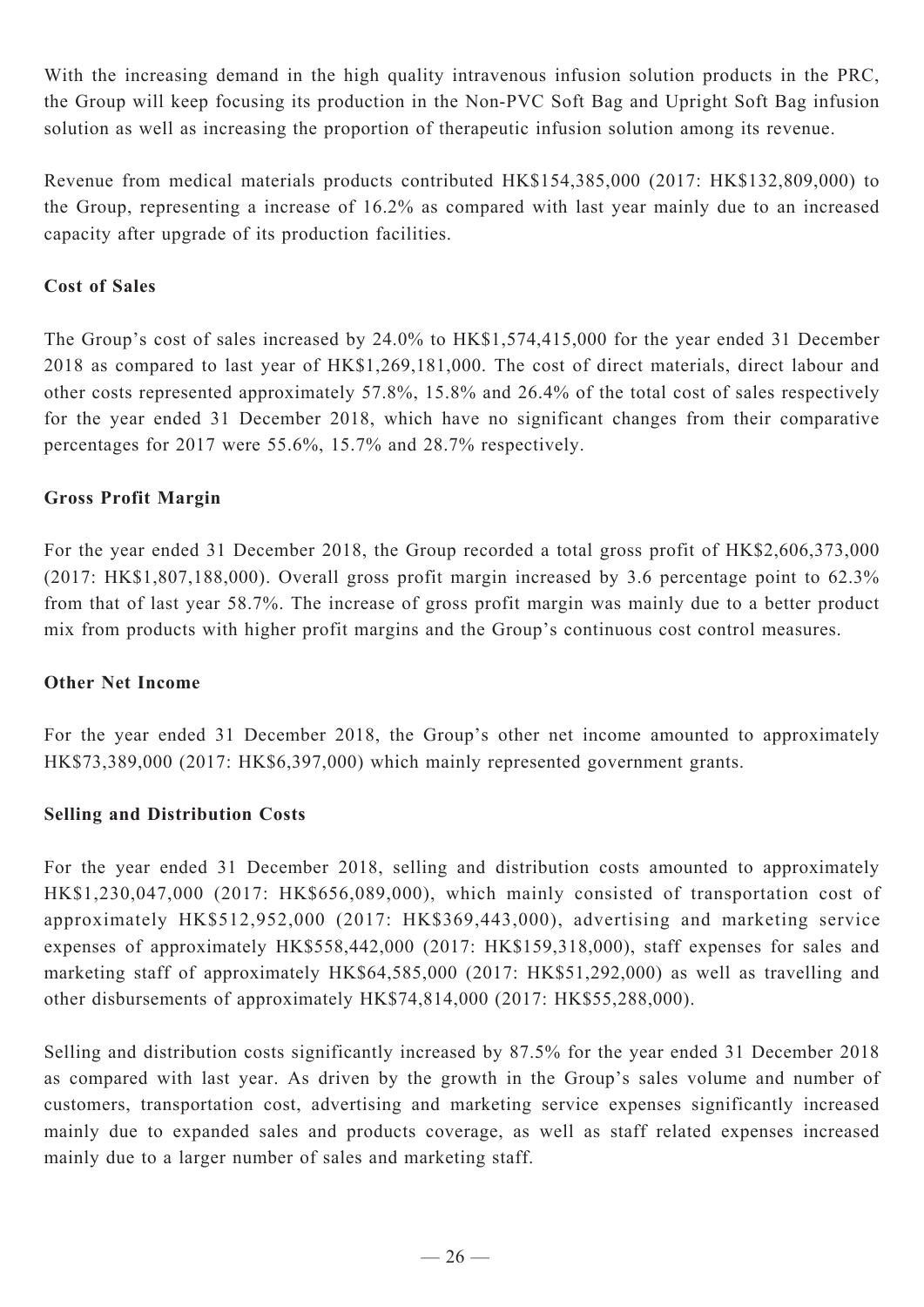## **General and Administrative Expenses**

For the year ended 31 December 2018, general and administrative expenses was approximately HK\$336,260,000 (2017: HK\$306,195,000) which mainly comprised staff expenses for administrative staff of approximately HK\$117,161,000 (2017: HK\$119,597,000) as well as depreciation and amortisation expenses of approximately HK\$90,130,000 (2017: HK\$74,347,000).

The increase of 9.8% in general and administrative expenses in 2018 as compared to that of 2017 was mainly driven by the Group's overall expansion in operations.

## **Profit from Operations**

For the year ended 31 December 2018, the Group's profit from operations amounted to HK\$1,113,455,000, representing an increase of 30.8% as compared to HK\$851,301,000 in 2017, while the operating profit margin (defined as operating profit divided by total revenue) decreased to 26.6% (2017: 27.7%) as a result of higher selling and distribution costs.

### **Finance Costs**

The Group's finance costs in 2018 amounted to HK\$50,969,000 (2017: HK\$57,356,000), which consisted of mainly interest expenses of bank borrowings. The decrease of 11.1% in finance costs in 2018 as compared to that of 2017 was mainly due to a smaller amount of the Group's bank borrowings.

### **Income Tax Expense**

The Group believes that Shijiazhuang No. 4 Pharma, Jiangsu Best and Hebei Guolong Pharmaceutical Co., Ltd. are qualified as the High and New Technology Enterprise and thus subject to a 15% preferential income tax in the PRC for both 2018 and 2017. For the year ended 31 December 2018, the income tax expense of the Group increased by 23.1% to HK\$164,524,000 (2017: HK\$133,649,000) mainly due to higher profits before taxation as compared to last year.

## **Profit Attributable to Equity Shareholders**

Profit attributable to equity shareholders of the Company in 2018 increased by 37.2% to HK\$911,774,000 (2017: HK\$664,719,000). The net profit margin (defined as profit attributable to equity shareholders of the Company divided by total revenue) slightly increased to 21.8% from 21.6% last year.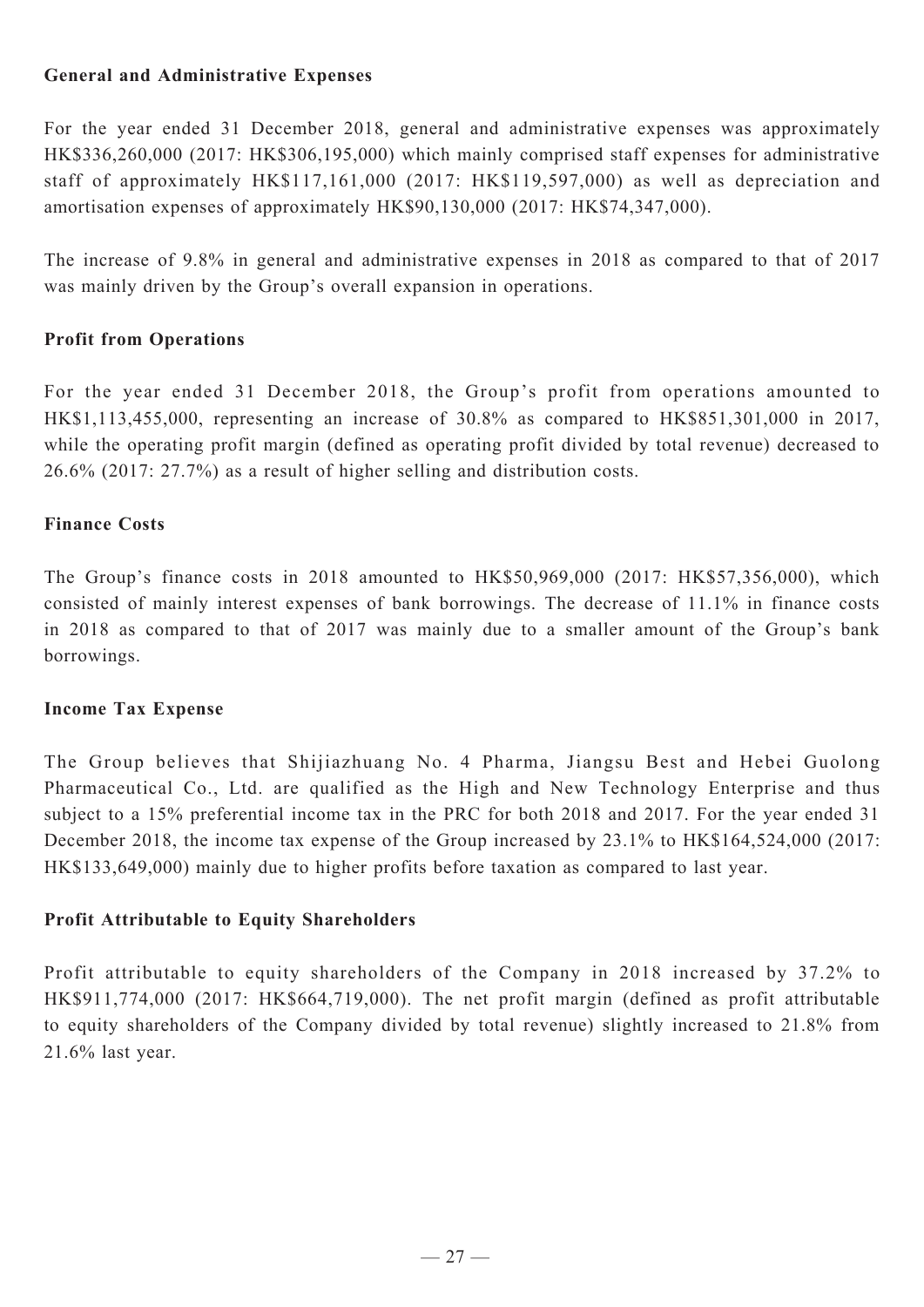## **LIQUIDITY, FINANCIAL RESOURCES and capital structure**

The Group primarily finances its working capital and other capital requirements by net cash generated from operating activities and resorts to external financing including both long-term and short-term bank borrowings from time to time in case the projected operating cash flow is insufficient to meet the capital requirements.

As at 31 December 2018, the cash and cash equivalents aggregated to HK\$902,062,000 (2017: HK\$687,319,000), mostly were denominated in Renminbi ("RMB").

As at 31 December 2018, the Group's bank borrowings amounted to HK\$1,494,502,000 (2017: HK\$1,748,709,000), comprising HK\$639,123,000 (2017: HK\$846,946,000) of borrowings denominated in RMB and HK\$855,379,000 (2017: HK\$901,763,000) in Hong Kong dollars. Except for a RMB180,000,000 bank borrowing which is repayable over 5 years, all of the Group's bank borrowings were repayable within 5 years, mostly bearing interest at floating rate.

Gearing ratio (defined as bank borrowings less cash and cash equivalents divided by total capital less non-controlling interests) significantly decreased from 23.4% as at 31 December 2017 to 12.3% as at 31 December 2018 due to a decrease in the Group's bank borrowings together with an increase in the Group's net asset value as at 31 December 2018 as compared to 31 December 2017.

Current ratio (defined as current assets divided by current liabilities) further improved from 1.67 as at 31 December 2017 to 2.22 as at 31 December 2018.

As at 31 December 2018, the Group's total capital commitments outstanding but not provided for was HK\$505,649,000 (31 December 2017: HK\$258,347,000).

## **EMPLOYEES AND REMUNERATION POLICY**

As its business operation keeps growing, the Group had a need to strengthen its workforce to approximately 4,100 employees as at 31 December 2018 (2017: 3,700 employees), most of whom were based in the PRC. The remuneration policy of employees other than executive Directors and senior management is based on industry practice and is periodically reviewed by executive Directors or senior management. Apart from social insurance and in-house training programmes, other kinds of remuneration such as discretionary bonuses, share options under the Share Option Scheme and shares granted under the Restricted Share Award Scheme may be awarded to eligible employees according to the assessment of individual performance.

The remuneration policy of executive Directors and senior management are reviewed and recommended for the Board's approval by the Remuneration Committee. In addition, share options may be granted under the Share Option Scheme and shares may be granted under the Restricted Share Award Scheme to the executive Directors and senior management. The remuneration package is reviewed with reference to the Board's corporate goals and objectives, prevailing market practice,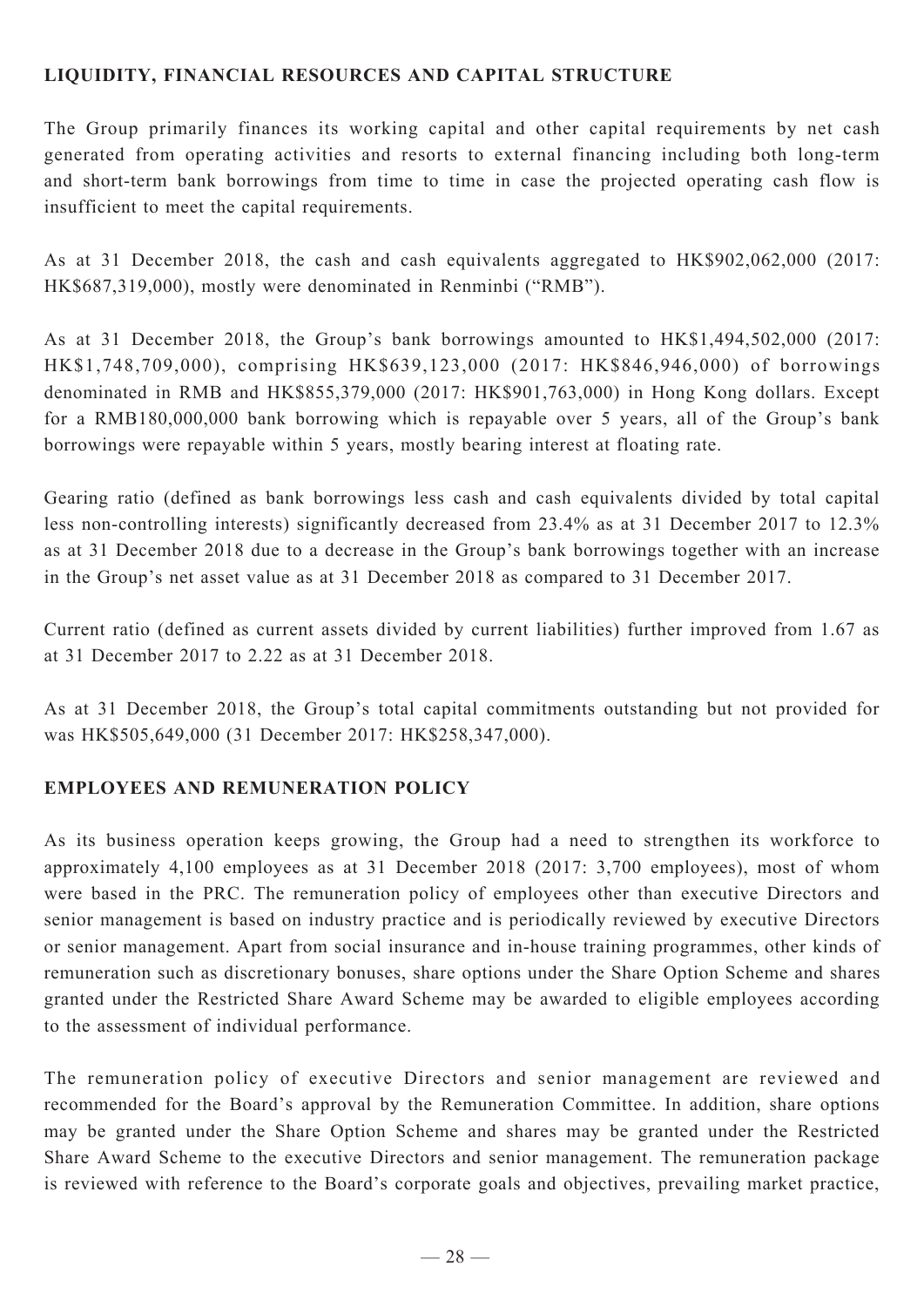duties and responsibilities of the individual executive Director or senior management and his/her contribution to the Group.

The total remuneration cost incurred by the Group for year ended 31 December 2018 was approximately HK\$430,055,000 (2017: HK\$370,632,000).

## **Charge on ASSETS**

As at 31 December 2018, the Group's land use right with carrying amount of HK\$72,984,000 (2017: HK\$20,013,000) and the Group's property, plant and equipment with carrying amount of HK\$28,273,000 (2017: HK\$28,584,000) were pledged as collateral for the Group's borrowings.

### **CONTINGENT LIABILITIES**

As at 31 December 2018, the Group did not have any significant contingent liabilities.

## **FOREIGN EXCHANGE RISK**

Majority of the Group's businesses are operated in the PRC and are denominated in RMB. Except for the foreign currency translation risk arising from the translation into Hong Kong dollars for the financial statements of subsidiaries with the functional currencies of RMB, the Group does not expect any materially adverse effects of the exchange rate fluctuation. Hence, no financial instrument for hedging was employed. Nevertheless, the Group is closely monitoring the financial market and would consider appropriate measures if required.

As at 2018 and 2017, the exchange rates of converting HK\$ into RMB (as calculated in HK\$) were:

| 1 January 2017   | 0.89451 |
|------------------|---------|
| 31 December 2017 | 0.83591 |
| 31 December 2018 | 0.87620 |

### **PURCHASE, SALE OR REDEMPTION OF SECURITIES**

Neither the Company nor any of its subsidiaries has redeemed, purchased or sold any of the Company's listed securities for the year ended 31 December 2018.

## **SHARE OPTION SCHEME**

As approved by an ordinary resolution passed by the shareholders at the Extraordinary General Meeting held on 20 September 2012, the Board had terminated the old share option scheme adopted on 16 October 2005 and adopted the existing share option scheme ("Share Option Scheme").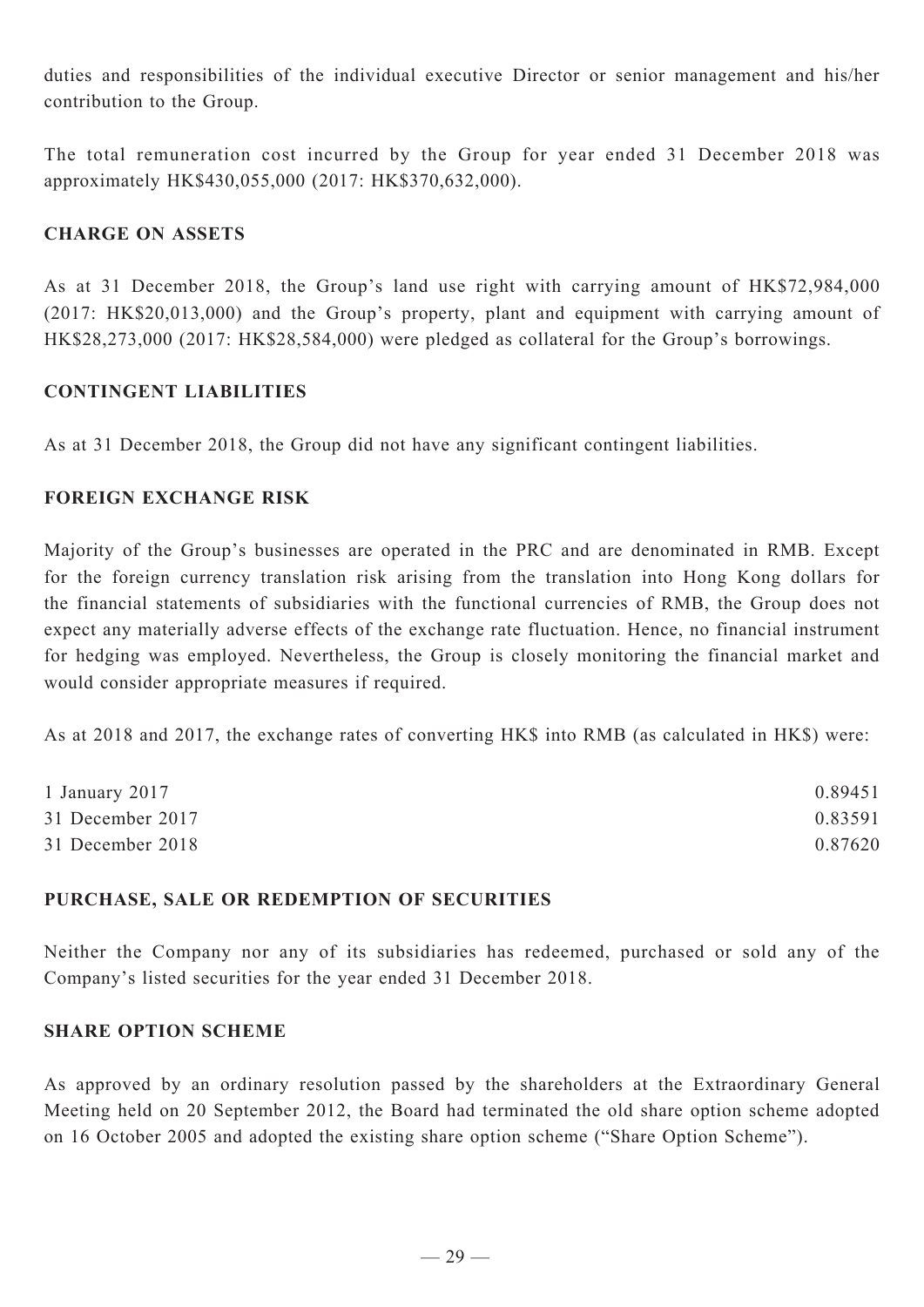Share Option Scheme is valid and remains in force for a period of 10 years from 20 September 2012 (the "Scheme Period") unless terminated earlier by shareholders in general meeting. The purpose of Share Option Scheme is to enable the Board to grant share options to the Eligible Person as defined in Share Option Scheme including, among others, the directors, employee or proposed employee, consultants or advisers of or to the Company or its subsidiaries or any entity in which the Group holds an equity interest, as incentives or rewards for their contribution or potential contribution to the development and growth of the Group. The provisions of Share Option Scheme comply with the requirements of Chapter 17 of the Rules Governing the Listing of Securities on the Stock Exchange (the "Listing Rules").

Pursuant to Share Option Scheme, the offer for grant of options ("Offer") must be accepted within 30 days inclusive of the day on which such offer was made, with a payment of HK\$1.00 as consideration for the grant. The exercise price of the share option is to be determined by the Board provided always that it shall be at least the higher of (i) the closing price of the shares as stated in the daily quotations sheet issued by the Stock Exchange for the date of offer of grant, which must be a business day; and (ii) the average closing price of the shares as stated in the daily quotations sheets issued by the Stock Exchange for the five business days immediately preceding the date of offer of grant provided that the option price per share shall in no event be less than the nominal amount of one share. The share options are exercisable at any time during a period as the Board may determine in granting the share options but in any event shall not exceed 10 years from the date of Offer, subject to the terms and conditions of Share Option Scheme and any conditions of grant as may be stipulated by the Board.

The aggregate number of shares which may be issued upon exercise of all outstanding options granted and yet to be exercised under Share Option Scheme and any other schemes shall not exceed 30% of the issued share capital of the Company from time to time. The maximum number of shares issuable upon exercise of all options to be granted Share Option Scheme and any other schemes as from the commencement of the Scheme Period must not, in aggregate, exceed 10% of the shares in issue as at 20 September 2012 (the "Scheme Mandate Limit"). The Scheme Mandate Limit may be refreshed at any time by obtaining approval of the shareholders in general meeting provided that the new limit under the refreshed Scheme Mandate Limit must not exceed 10% of the issued share capital of the Company at the date of the shareholders' approval. The maximum number of shares issued and to be issued upon exercise of the options granted under Share Option Scheme and any other schemes to any of the Eligible Person (including cancelled, exercised and outstanding options) in any 12-month period up to the date of grant shall not exceed 1% of issued share capital of the Company unless shareholders' approval is obtained under the terms of Share Option Scheme.

On 19 October 2015, the Company granted a total of 122,000,000 share options to two executive directors of the Company and other management staff of the Group under Share Option Scheme, representing about 4.33% of the issued share capital as at the date immediately before share options were granted. The exercise price was HK\$1.98. The exercisable period was from 19 October 2015 to 18 October 2018. During the year ended 31 December 2018, a total of 72,368,000 (2017: 34,632,000) share options were exercised by two (2017: three) of management staff of the Group who was not a director of the Company and two (2017: nil) executive directors of the Company. As a result, during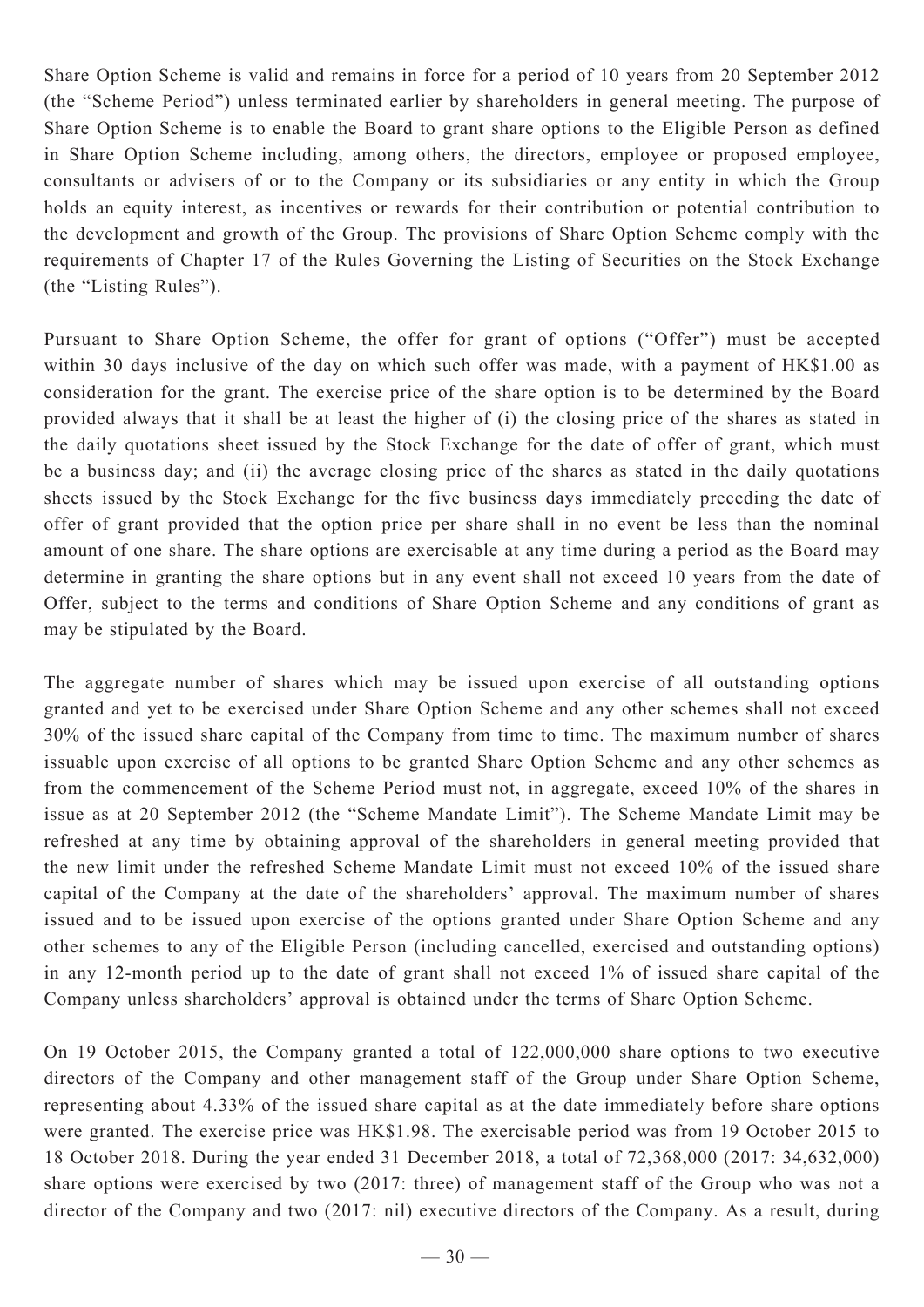the year ended 31 December 2018, a total of 72,368,000 (2017: 34,632,000) ordinary shares of the Company was issued.

On 15 April 2016, the Company granted 122,000,000 share options to Mr. Qu Jiguang, the Chairman and the CEO of the Company, under Share Option Scheme, representing about 4.31% of the issued share capital as at the date immediately before share options were granted. The exercise price was HK\$2.58. The exercisable period was from 15 April 2016 to 14 April 2021. Such grant of share options was approved by the independent shareholders at the annual general meeting held on 27 May 2016. During the year ended 31 December 2018, a total of 70,000,000 (2017: nil) share options were exercised by Mr. Qu Jiguang and, as a result, a total of 70,000,000 (2017: nil) ordinary shares of the Company was issued.

The refreshment of Scheme Mandate Limit was approved at the annual general meeting held on 27 May 2016. Upon such approval, the Directors were authorised to grant share options to subscribe up to 10% of the issued share capital as at the date of such approval. Pursuant to the Listing Rules and the Share Option Scheme, share options previously granted under the Share Option Scheme (including those outstanding, cancelled, lapsed in accordance with the Share Option Scheme or exercised share options) will not be counted for purpose of calculating the Scheme Mandate Limit as refreshed. The limit on the number of shares which may be issued upon exercise of all outstanding share options granted and yet to be exercised under the Share Option Scheme and any other schemes of the Company must not exceed 30% of the shares in issue from time to time. No share options may be granted under the Share Option Scheme and any other schemes of the Company if this will result in the limit being exceeded.

The movement of total number of share options outstanding is shown as follows:

|                                                    | 2018            | 2017           |
|----------------------------------------------------|-----------------|----------------|
| Outstanding at the beginning of the year           | 194,368,000     | 229,000,000    |
| Granted during the year                            |                 |                |
| Exercised during the year                          | (142, 368, 000) | (34, 632, 000) |
| Lapsed during the year                             |                 |                |
| Outstanding and exercisable at the end of the year | 52,000,000      | 194,368,000    |

As at 31 December 2018, the share options granted under Share Option Scheme and remained outstanding had an weighted average exercise price of approximately HK\$2.58 (31 December 2017: HK\$2.36) and a remaining contractual life of approximately 2.29 years (31 December 2017: 2.36 years).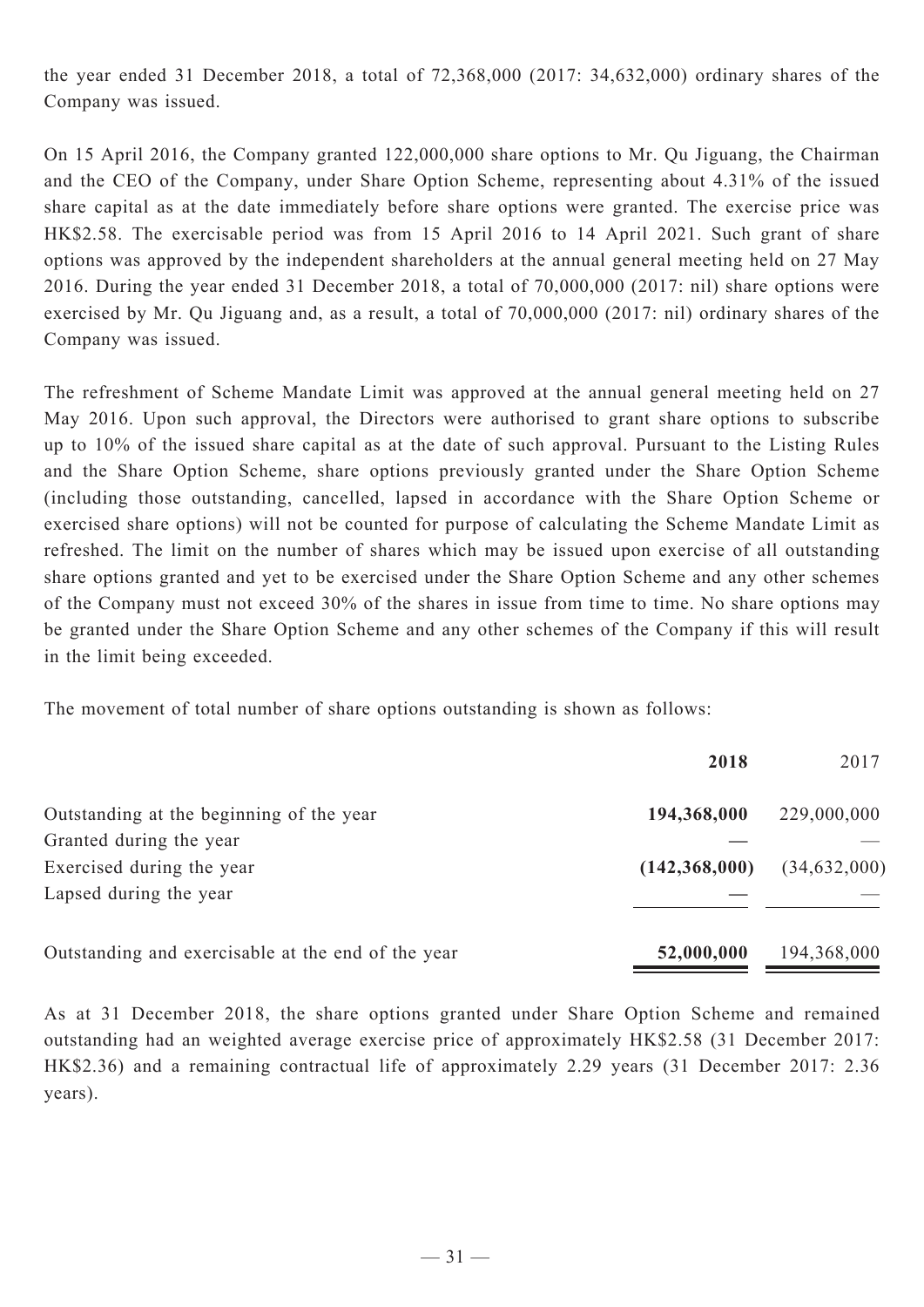The details of share options movements during the year ended 31 December 2018 are shown as follows:

## **(i) Directors of the Company**

|                         |                         |                       |                                |                                 |                               | Number of share options                |                                  |
|-------------------------|-------------------------|-----------------------|--------------------------------|---------------------------------|-------------------------------|----------------------------------------|----------------------------------|
| <b>Name of Director</b> | Date of grant per share | <b>Exercise</b> price | Exercisable<br>period          | Outstanding<br>at 1 Jan<br>2018 | Granted<br>during<br>the year | <b>Exercised</b><br>during<br>the year | Outstanding<br>at 31 Dec<br>2018 |
| Mr. Qu Jiguang          | 15 Apr 2016             | HK\$2.58              | 15 Apr $2016 -$<br>14 Apr 2021 | 122,000,000                     |                               | (70,000,000)                           | 52,000,000                       |
| Mr. Wang Xianjun        | 19 Oct 2015             | <b>HK\$1.98</b>       | 19 Oct 2015 -<br>18 Oct 2018   | 24,416,000                      |                               | (24, 416, 000)                         |                                  |
| Mr. Su Xuejun           | 19 Oct 2015             | <b>HK\$1.98</b>       | 19 Oct 2015 -<br>18 Oct 2018   | 24,416,000                      |                               | (24, 416, 000)                         |                                  |
|                         |                         |                       |                                | 170,832,000                     |                               | (118, 832, 000)                        | 52,000,000                       |

#### **(ii) Employees (other than directors of the Company)**

| Date of grant |                                    |                                |                                 | Number of share options       |                                        |                                  |
|---------------|------------------------------------|--------------------------------|---------------------------------|-------------------------------|----------------------------------------|----------------------------------|
|               | <b>Exercise</b> price<br>per share | Exercisable<br>period          | Outstanding<br>at 1 Jan<br>2018 | Granted<br>during<br>the year | <b>Exercised</b><br>during<br>the year | Outstanding<br>at 31 Dec<br>2018 |
| 19 Oct 2015   | HK\$1.98                           | 19 Oct $2015 -$<br>18 Oct 2018 | 23,536,000                      |                               | (23, 536, 000)                         |                                  |
|               |                                    |                                | 23,536,000                      |                               | (23,536,000)                           |                                  |

Assuming that all share options outstanding as at 31 December 2018 are exercised, the Company will receive proceeds of approximately HK\$134,160,000.

# **RESTRICTED SHARE AWARD SCHEME**

The Company has adopted the Restricted Share Award Scheme on 27 December 2018 (the "Adoption Date"), pursuant to which existing Shares will be purchased by the trustee from the market out of cash contributed by the Group and be held on trust for the participants selected by the Board (the "Selected Participants") until such Shares are vested in the relevant Selected Participants in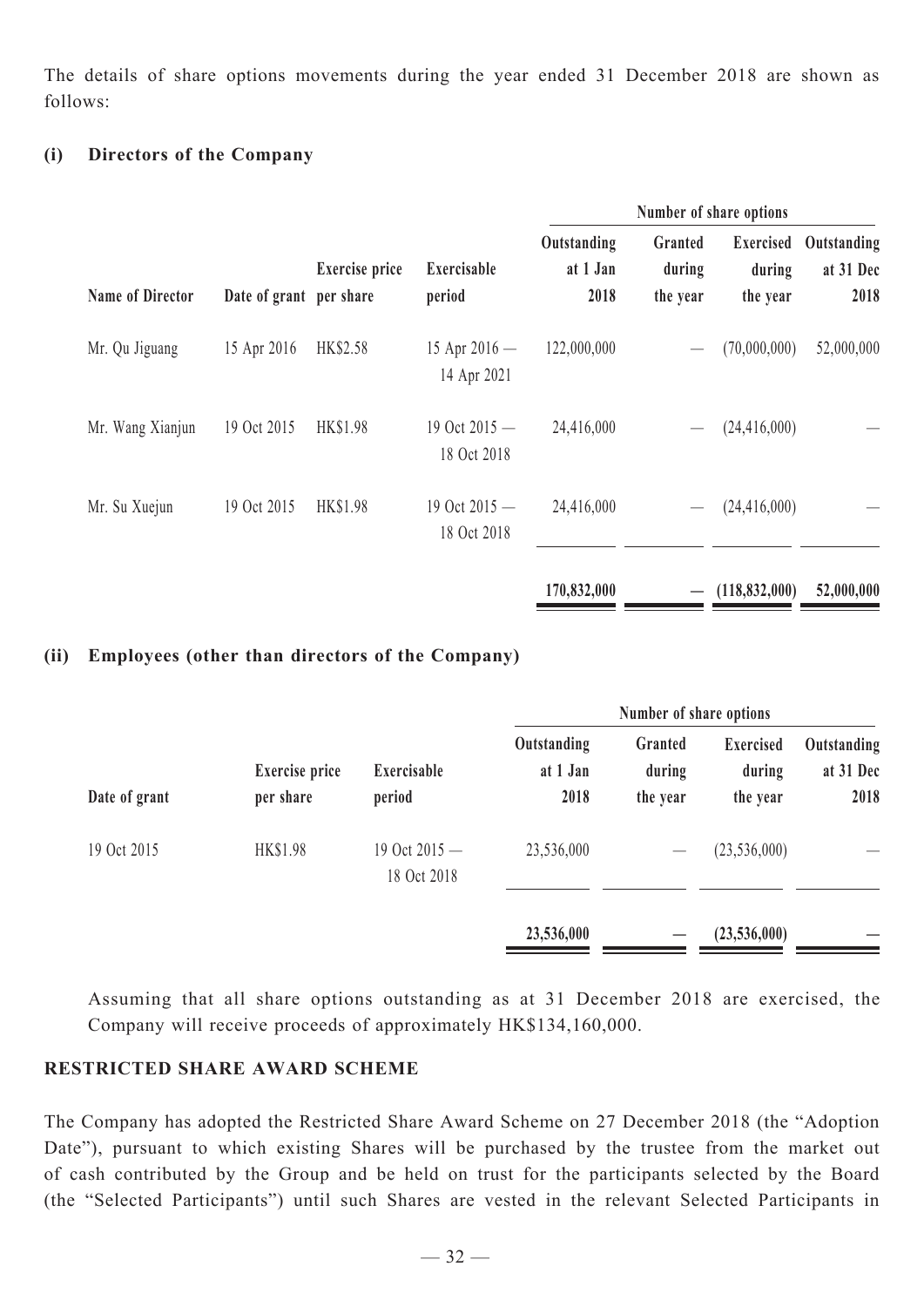accordance with the terms of the Restricted Share Award Scheme. The purpose and objective of the Restricted Share Award Scheme are to provide the Selected Participants with an opportunity to acquire a proprietary interest in the Company, to encourage and retain such individuals to work with the Company, and to provide additional incentive for them to achieve performance goals. The Restricted Share Award Scheme shall terminate upon the expiry of the period of 10 years from the Adoption Date.

The Board may, from time to time, at its absolute discretion determine the number of restricted Shares to be granted and select any participant to be a Selected Participant with such vesting conditions as it may deem appropriate under the Restricted Share Award Scheme. Participants of the Restricted Share Award Scheme include any individual being an executive director, employee, officer of the Company or any subsidiary. The maximum number of Shares which the trustee may purchase with funds contributed by the Group amounts to 60,280,507 Shares, representing 2% of the Company's issued share capital as at the Adoption Date. The maximum number of Shares which may be granted to a Selected Participant at any one time or in aggregate may not exceed 1% of the issued share capital of the Company as at the Adoption Date, and the transactions involved shall be in compliance with the requirements of Chapter 14A of the Listing Rules if they fell under the definition of "connected transactions" in Chapter 14A of the Listing Rules.

Up to the date of this annual report, no Shares have been purchased by the trustee and no shares have been awarded to any Selected Participants pursuant to the Restricted Share Award Scheme since the Adoption Date.

### **SUFFICIENCY OF PUBLIC FLOAT**

Based on the information that is publicly available to the Company and within the knowledge of the Directors, it is confirmed that a sufficient public float of more than 25% of the issued capital of the Company has been maintained as at the latest practicable date, being 13 March 2019, and at all times during the year ended 31 December 2018.

## **Model Code for Securities Transactions by Directors**

The Company has adopted the Model Code for Securities Transactions by Directors of Listed Issuers as set out in Appendix 10 to the Listing Rules (the "Model Code"). Having made specific enquiry with all Directors, the Directors confirmed that they had complied with the required standard set out in the Model Code during the year ended 31 December 2018.

### **Corporate Governance Practices**

The Board is committed to maintaining a high standard of corporate governance. The Board believes that good corporate governance practices are essential for the growth of the Group and for safeguarding and maximizing shareholders' interests.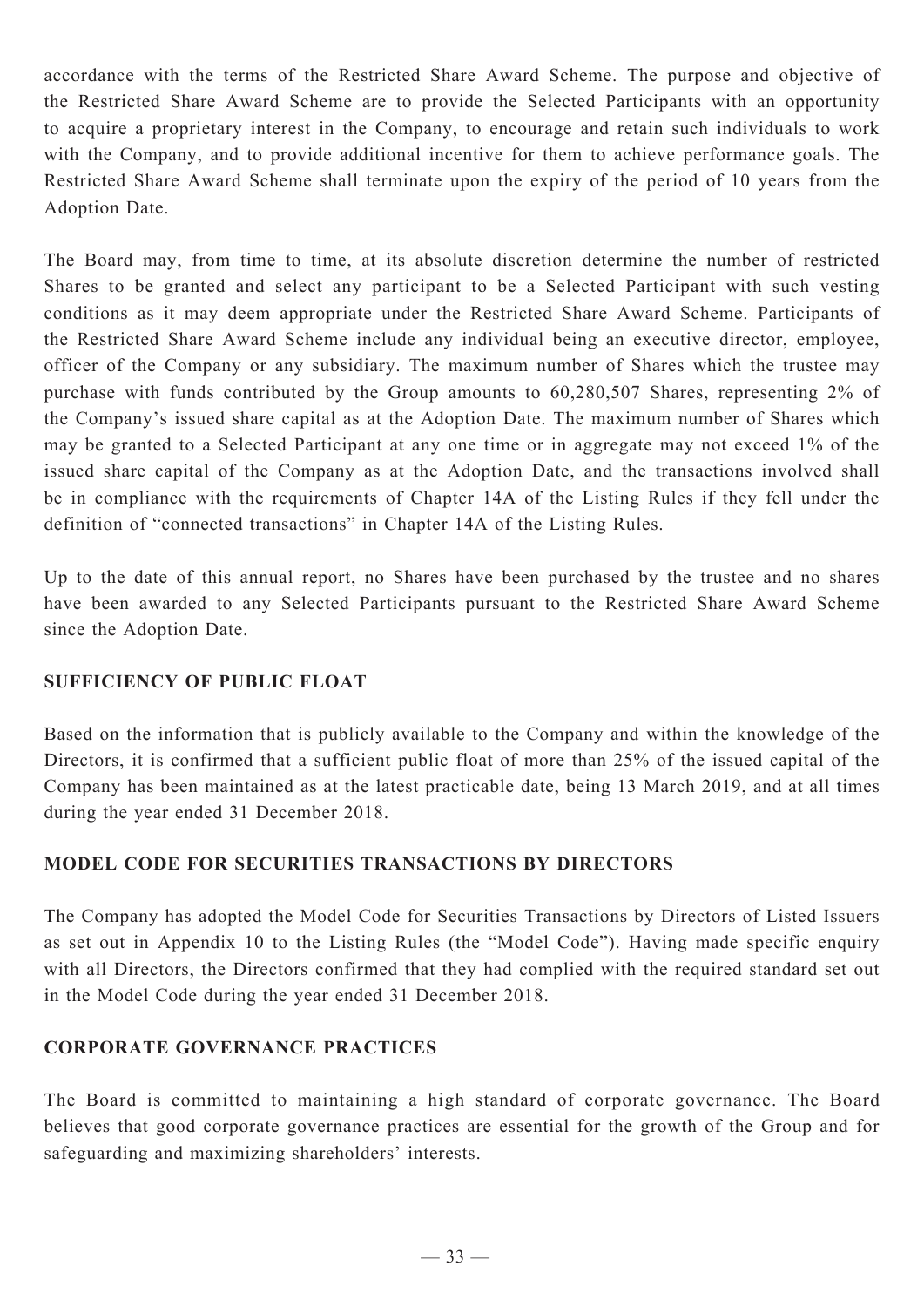The Company has adopted the Corporate Governance Code (the "CG Code") contained in Appendix 14 of the Rules Governing the Listing of Securities on the Stock Exchange of Hong Kong Limited (the "Listing Rules"). During the year, the Company has complied with all applicable provisions of CG Code with deviation from code provision A.2.1 which stipulates that the roles of chairman and chief executive officer should be separate and should not be performed by the same individual.

The Board appointed Mr. Qu Jiguang as the Chairman, who was responsible for the leadership and effective running of the Board. Mr. Qu Jiguang has also assumed the role as the chief executive officer of the Company, who was delegated with the responsibilities to lead the management implementing the business strategies of the Group. The Company believes that vesting both roles in Mr. Qu Jiguang will allow for more effective planning and execution of business strategies. As all major decisions are made in consultation with members of the Board, the Company believes that there is adequate balance of power and authority in place.

## **AUDIT COMMITTEE**

The audit committee of the Company has reviewed the Group's annual results for the year ended 31 December 2018 in conjunction with the Group's external auditors.

The financial figures in respect of Group's consolidated statement of financial position, consolidated statement of profit or loss and other comprehensive income and the related notes thereto for the year ended 31 December 2018 as set out in the preliminary announcement have been compared by the Group's auditor, KPMG, Certified Public Accountants, to the amounts set out in the Group's audited consolidated financial statements for the year and the amounts were found to be in agreement. The work performed by KPMG in this respect did not constitute an audit, review or other assurance engagement in accordance with Hong Kong Standards on Auditing, Hong Kong Standards on Review Engagements or Hong Kong Standards on Assurance Engagements issued by the Hong Kong Institute of Certified Public Accountants and consequently no assurance has been expressed by the auditor.

### **DIVIDENDS**

The Company will consider paying dividends twice a year, which are interim dividend and final dividend. From time to time, the Board may declare interim dividend. Under normal business conditions, and subject to the approval by the shareholders in a general meeting, the Board may recommend final dividend to maintain a stable dividend payout ratio (defined as the Group's audited net profits attributable to the shareholders in each financial year divided by the aggregated amount of interim dividend and final dividend for that year) but there is no assurance that dividends will be paid in any particular amount for any given period. The Board may also declare special dividends in addition to such dividends, or consider the issuance of bonus shares on a basis permitted by the applicable laws and regulations as it considers appropriate.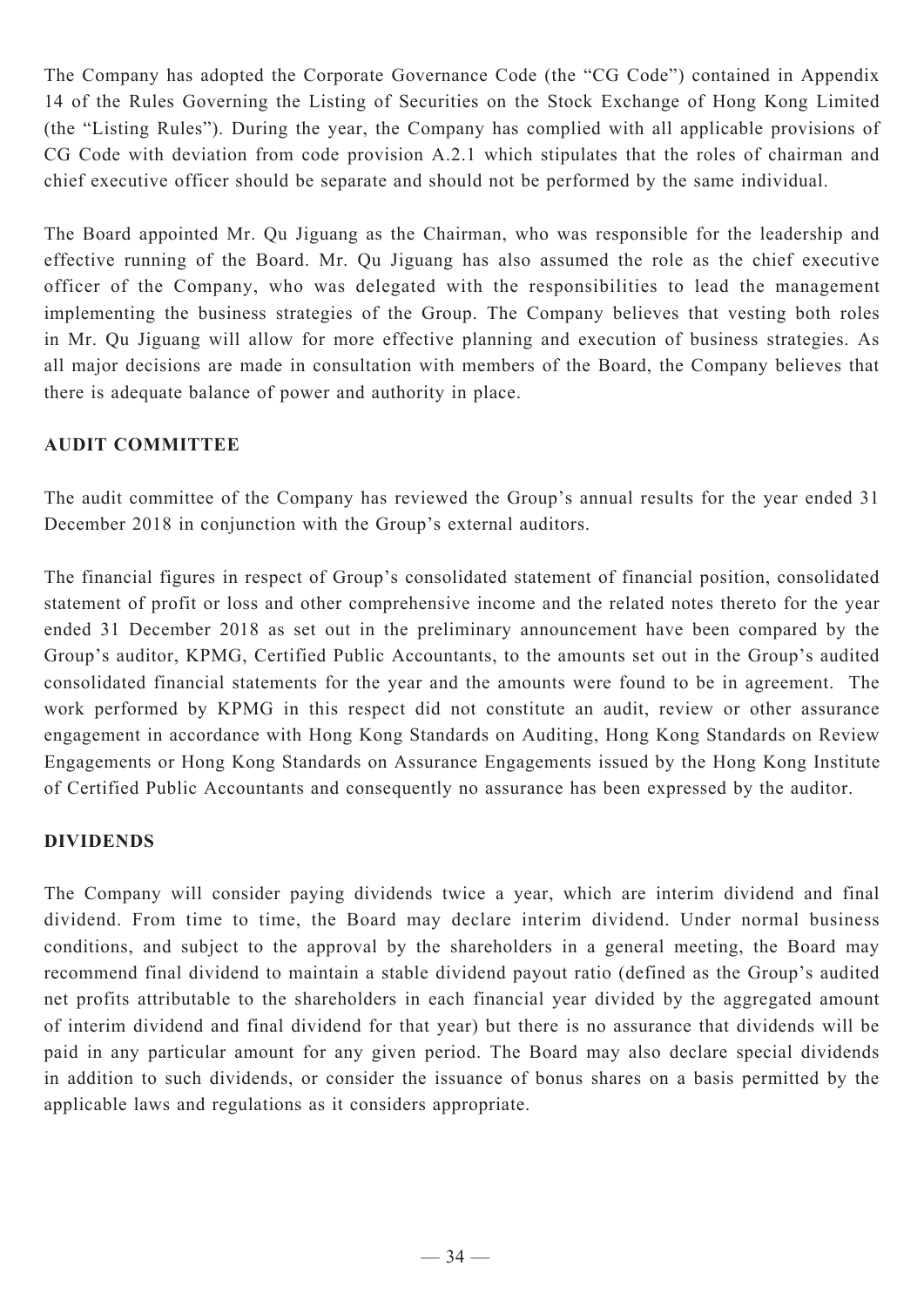For the year ended 31 December 2018, an interim dividend of HK\$0.04 per share was declared on 27 August 2018 and paid on 21 September 2018 (2017: HK\$0.03 per share). The Board recommended a final dividend of HK\$0.05 per share (2017: HK\$0.04 per share) which, together with the interim dividend, will result in total dividends of HK\$0.09 per share for the year ended 31 December 2018 (2017: HK\$0.07 per share). The payment of the final dividend is subject to the approval in the forthcoming annual general meeting.

In order to qualify for the proposed final dividend to be approved at the forthcoming annual general meeting, all property completed transfer forms, accompanied by the relevant share certificates, must be lodged with the Company's branch share registrar and transfer office in Hong Kong, Computershare Hong Kong Investor Services Limited at 17M Floor, Hopewell Centre, 183 Queen's Road East, Wanchai, Hong Kong by no later than 4:30 p.m., Tuesday, 14 May 2019 which is the Record Date for the proposed final dividend. The proposed final dividend is expected to be paid on or about Monday, 27 May 2019.

## **ANNUAL GENERAL MEETING**

The 2019 Annual General Meeting of the Company will be held at 2:00 p.m. on 8 May 2019 at Rooms 4902-03, 49th Floor, Central Plaza, 18 Harbour Road, Wanchai, Hong Kong and a notice of annual general meeting will be published and despatched in due course.

## **CLOSURE OF REGISTER OF MEMBERS**

The register of members of the Company will be closed from Friday, 3 May 2019 to Wednesday, 8 May 2019, both dates inclusive, during which period, no transfer of shares will be registered. In order to qualify to attend and vote at the forthcoming annual general meeting, all properly completed transfer forms accompanied by the relevant share certificates must be lodged with the Company's branch share registrar and transfer office in Hong Kong, Computershare Hong Kong Investor Services Limited at 17M Floor, Hopewell Centre, 183 Queen's Road East, Wanchai, Hong Kong by no later than 4:30 p.m., Thursday, 2 May 2019.

## **PUBLICATION OF THE RESULTS ANNOUNCEMENT AND ANNUAL REPORT**

This results announcement is published on the Company's website (www.ssygroup.com.hk) and on the website of Stock Exchange of Hong Kong Limited (www.hkexnews.hk). The 2018 annual report containing all the information required by the Listing Rules will be available on the above websites and will be despatched to the shareholders in due course.